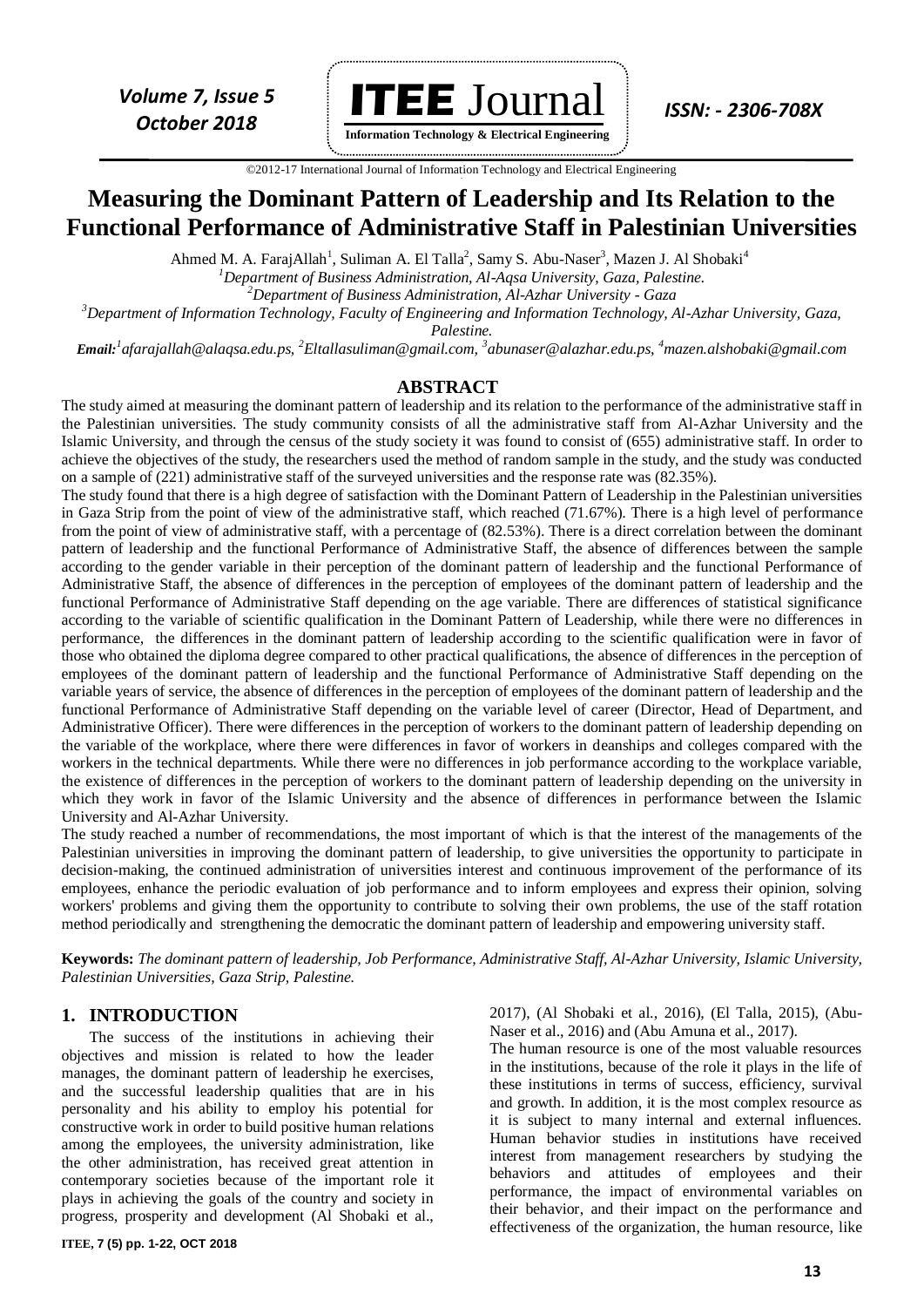

**Information Technology & Electrical Engineering**

#### ©2012-17 International Journal of Information Technology and Electrical Engineering `

other resources, to an administrative leadership able to benefit and maintain these resources, especially based on the various current transformations, characterized by rapid developments and changes in various fields. Administrative leadership is the focus of activities in all institutions. The leader's the dominant pattern of leadership is one of the key factors for the success or failure of an organization. It influences the behaviors of employees in their formal and informal roles (Al Shobaki et al., 2018), (Al Shobaki et al., 2017), (El Talla et al., 2018), (Abu-Naser et al., 2018) and (Abu Amuna et al., 2018).

Leadership is of a complex nature. It includes many aspects such as motivation, vision, communication and decision making (Taha, 2008). Leadership is one of the most effective tools of guidance. It is the primary means by which the manager can spread the spirit of corruption among the staff of Al- Nahass, 2009). Where the leadership, both in the private sector or the public sector of the main functions of the processes of guidance and development and modernization in the performance of enterprises and an important component to activate the ability of organizations to perform its role and achieve its objectives. Leadership behavior and trends are an important indicator of what kind of efforts are being made to improve performance and develop organizations and human resources (Abu Al-Nasr, 2009).

The leadership styles of universities differ in terms of the values they satisfy. There is a democratic leadership that is keen on human relations, involves decision makers, and seeks to create the atmosphere to motivate employees to do their utmost to achieve the desired goals. There is the autocratic leadership that is very interested in doing work and tyranny in opinion The centralization in decisionmaking and the use of methods of directing business by orders, and this behavior built on several values directed this individual made him a dictatorial leader, and there is the leadership of the shift, which is keen to give employees a degree of freedom in the exercise of their work leave all responsibilities for them (Jouhar, 1984). This confirms that university leaders do not have a single pattern of management, but each behaves differently from the other because they are different in their personal and professional dealings and in their administrative procedures and methods according to their educational philosophies on the one hand and different preparation and training and the breadth of their experience and their view of management on the other (Al-Shibani, 1992).

Although the success of the institution in achieving its objectives and mission is linked to how the leader and the leadership, which is the factor is the main axis of the educational process, so the subject of the effectiveness of workers has captured the interest of researchers in administrative sciences because of the prominent impact on their behavior and performance and productivity at work, The study (Al-Sheikh and Salama, 1982) has shown that the institution cannot fully perform its mission unless the workers are satisfied with their work. AL-Mufidi and Al

Naji (1990) noted that the most satisfied workers tend to achieve high levels of productivity.

The challenges facing the human being are getting worse day by day, especially in light of the technological progress and the information revolution. If these changes and challenges are to be kept up to date, continuous knowledge and training are the real experience, especially as they contribute strongly to the participation of successful leaders capable of managing change, and innovation (Al-Ajami, 2010).

Universities are a good example of organizations that need a good the dominant pattern of leadership in order to improve the performance of their employees so that they can carry out their vital function of society. In this sense, the present study came as the researchers seek to measure the dominant pattern of leadership and its relation to the functional Performance of Administrative Staff in Palestinian universities in Al - Azhar University and the Islamic University.

#### **2. PROBLEM STATEMENT**

Leadership is an important focus of various activities in both public and private organizations. In light of the growing organizations, their size, complexity and complexity, there is an urgent need for change and appropriate development in a way that ensures continuity and excellence. It has the leadership skills that enable it to move efforts and channel energies to achieve the best level of achievement (Al Shobaki et al., 2017), (Al Shobaki et al., 2016), (Al Shobaki et al., 2018), (El Talla et al., 2017), (Abu-Naser et al., 2016) and (Abu Amuna et al., 2017).

The identification of the factors that affect the performance of employees in the institution in a positive or negative is the responsibility of officials in the management of any institution and the neglect of recognition or seek to improve the characteristics of the institution that distinguish them from others is one of the causes of management problems, It is necessary to measure the dominant pattern of leadership and its relation to the job performance of the administrative staff in the Palestinian universities, where the problem of research is represented by answering the following questions:

**Q1-**: what is the level of satisfaction with the dominant pattern of leadership in the Palestinian universities in the Gaza Strip?

**Q2-**: What is the level of job performance prevailing in the Palestinian universities in the Gaza Strip?

**Q3-**: Is there a relationship between the dominant pattern of leadership and management in the Palestinian universities in the Gaza Strip?

#### **3. RESEARCH OBJECTIVES**

This study aims to achieve the following objectives:

- To shed light on the prevailing pattern of leadership in the Palestinian universities in the Gaza Strip.
- Identify the level of job performance in the Palestinian universities in the Gaza Strip.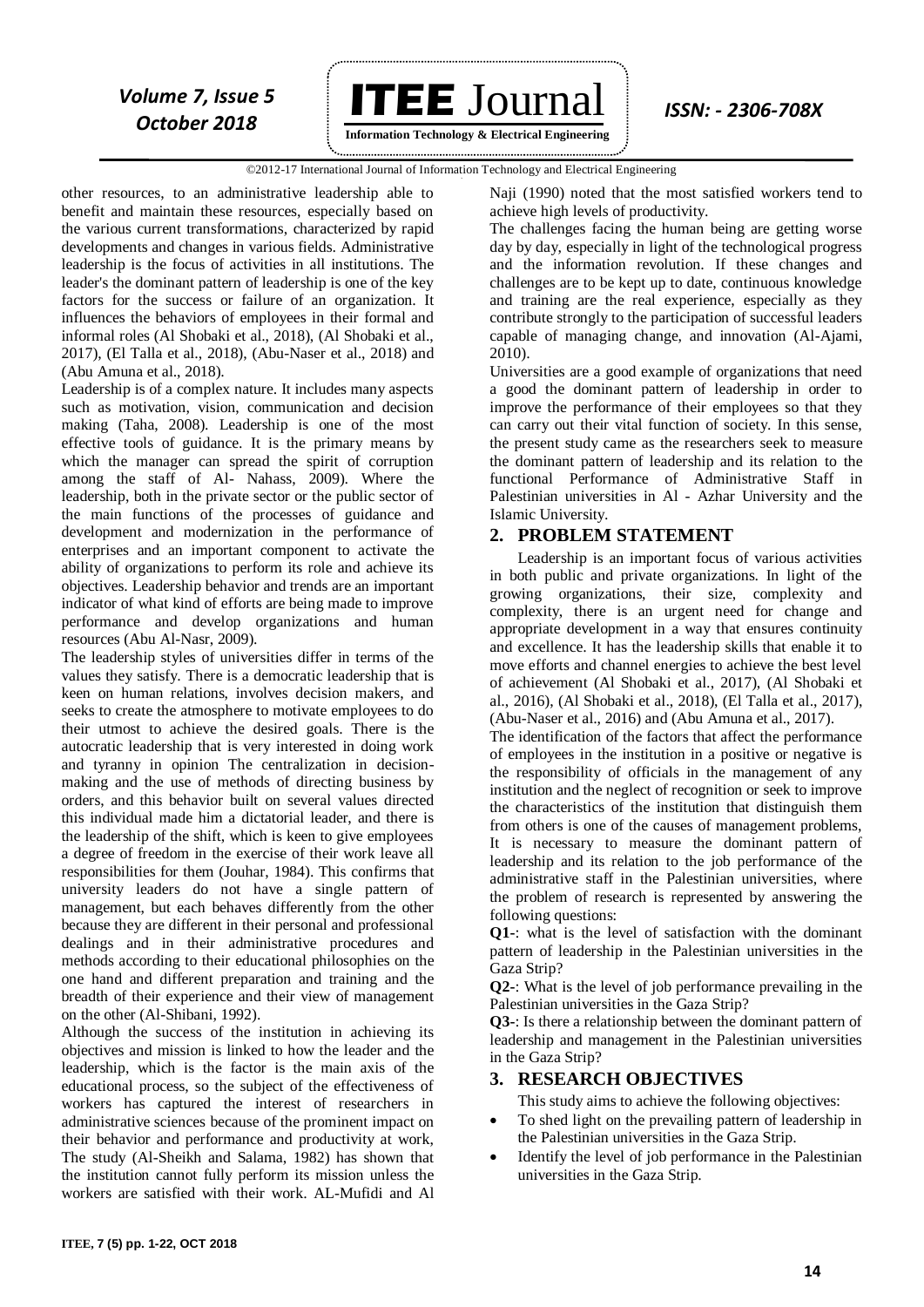

**Information Technology & Electrical Engineering**

 ©2012-17 International Journal of Information Technology and Electrical Engineering `

- Analysis of the relationship between the dominant pattern of leadership and level of the functional Performance of Administrative Staff.
- Identify the level of performance of Palestinian university staff in the Gaza Strip and the leadership pattern with demographic characteristics (gender, age, qualification).
- Identify the level of performance of Palestinian university workers in the Gaza Strip and the Dominant Pattern of Leadership in terms of functional characteristics (years of service, level of work, and Workplace).
- To identify the most important differences in the performance of the dominant pattern of leadership between the universities of Al-Azhar and Islamic.
- Providing suggestions and recommendations the management of Palestinian universities in the Gaza Strip and all departments working in the field of education helps to improve and improve the performance of employees.

### **4. RESEARCH IMPORTANCE**

The importance of the study is shown by the benefit that will be given to:

- That it may help decision makers and human resources managers in Palestinian universities in the Gaza Strip to identify the dimensions of the relationship between the dominant pattern of leadership prevailing in the universities and the level of performance of the staff, correcting what needs to correct or strengthen what is positive.
- In addition to this vital field of research, it is one of the important areas that dealt with the concept of human resources performance and its need for development at the present time as a result of the tremendous developments in different fields and facing the need of organizations of human competencies that help solve the problems they face in order to achieve their objectives.
- It tackled an important subject of organizational behavior, namely, the dominant pattern of leadership, and its vital role in influencing many other variables within the organization that are relevant to individuals, primarily job performance.
- Because universities are affected by the quality and effectiveness of their human resources, and an important part of these resources is administrative staff, so more attention should be paid to them so that they can achieve their goals and objectives.

### **5. RESEARCH HYPOTHESIS**

In order to provide an appropriate answer to the questions posed, and the study seeks to test the validity of the following assumptions:

**Ho 1**: There is a statistically significant relationship between the dominant pattern of leadership in the university and the performance of its administrative staff.

**Ho 2**: There are statistically significant differences in the dominant pattern of leadership and performance of administrative staff in universities.

#### **The second hypothesis is based on a set of subhypotheses:**

**Ho 2-1**: There are statistically significant differences in the dominant pattern of leadership and performance of the administrative staff in the universities due to demographic variables (gender, age, qualification).

**The first sub-hypothesis is based on a set of subhypotheses:**

- There are statistically significant differences in the dominant pattern of leadership and performance of administrative staff in universities due to the gender variable.
- There are statistically significant differences in the dominant pattern of leadership and performance of administrative staff in universities due to the variable age.
- There are statistically significant differences in the dominant pattern of leadership and performance of administrative staff in universities due to the variable of scientific qualification.

**Ho 2-2**: There are statistically significant differences in the dominant pattern of leadership and performance of administrative staff in universities due to the organizational variables (years of service, level of work, and Workplace).

#### **The second sub-hypothesis is based on a set of subassumptions:**

- There are statistically significant differences in the dominant pattern of leadership and performance of administrative staff in universities due to variable years of service.
- There are statistically significant differences in the dominant pattern of leadership and performance of administrative staff in universities due to the variable level of employment.
- There are statistically significant differences in the dominant pattern of leadership and performance of administrative staff in universities due to the variable of the workplace.

**Ho 2-3**: There are statistically significant differences in the dominant pattern of leadership and performance of administrative staff in universities between Al-Azhar and Islamic universities.

#### **6. RESEARCH VARIABLES**

- **Independent variable**: the Dominant Pattern of Leadership
- **The dependent variable**: The functional Performance of Administrative Staff
- **Demographic and organizational variables** (gender, age, academic qualification, years of service, job level, workplace, university).

### **7. RESEARCH LIMITS AND SCOPE**

 **Objective Limit (academic):** The study was limited in its objective to study Measuring the Dominant Pattern of Leadership and Its Relation to the functional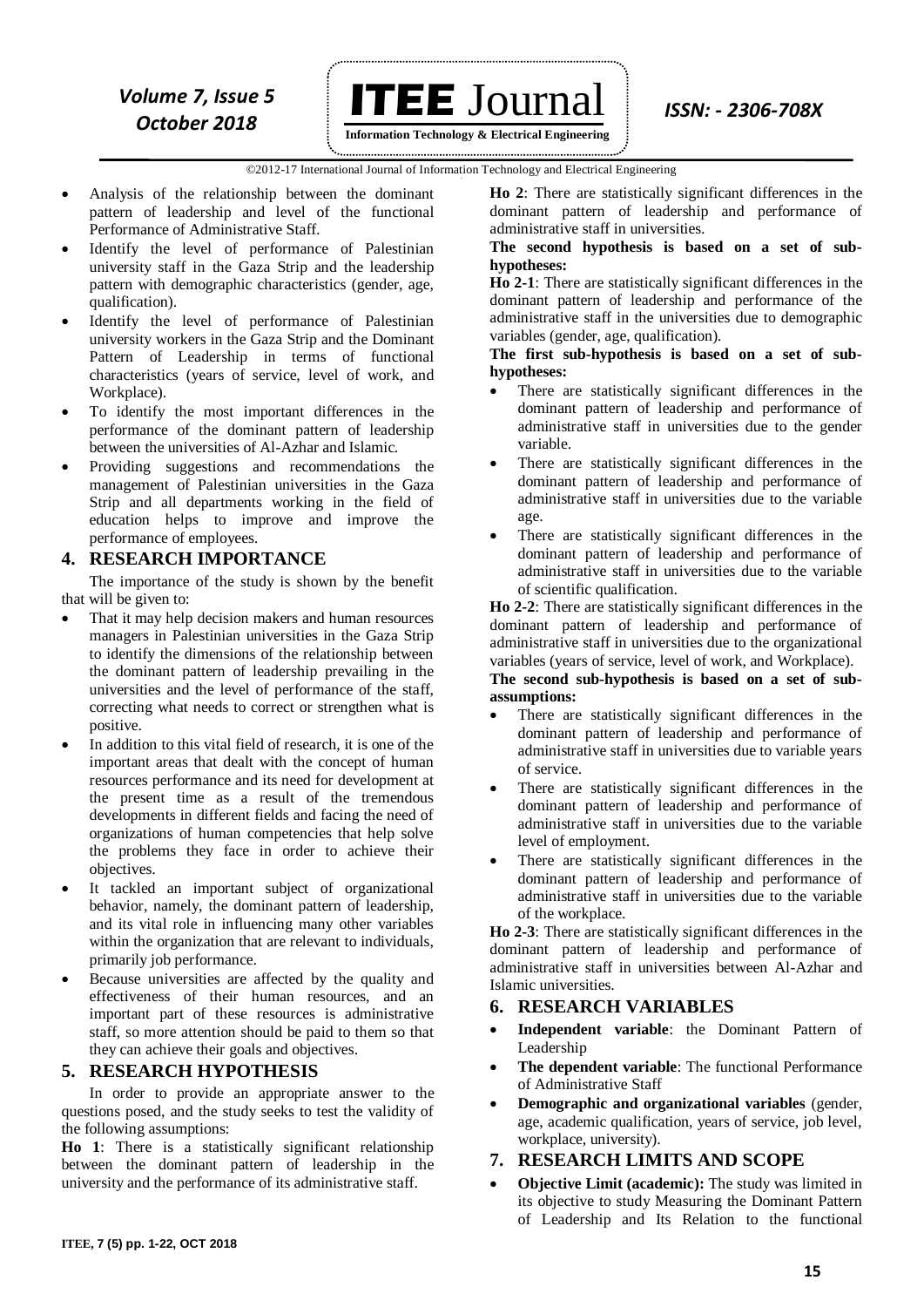

 ©2012-17 International Journal of Information Technology and Electrical Engineering `

Performance of Administrative Staff in Palestinian Universities- Comparative Study between Al - Azhar University and the Islamic University

- **Human Limit**: This study is limited to the responses of administrative staff.
- **Institutional Limit**: The study was conducted on the two universities (Islamic, Al-Azhar).
- **Time Limits**: This study was implemented in 2018 and therefore represents the reality at this time.

#### **8. RESEARCH TERMINOLOGY**

- **Leadership style**: Leadership and its patterns have a significant impact on the dynamics of the group and the activity of the organization and in creating the human interaction necessary to achieve the goals of the individual and the organization. The human interactions are characterized by many types of interaction between the individual and other individuals, and the achievement of the goals to be achieved, and lies the essence of the process of leadership in the individual's own abilities through which they influence the behavior and feelings of a group of other individuals (Hamoud, 2002).
- **The functional Performance of Administrative Staff:** The researchers' definitions of performance have varied. Andrewd defined performance as "an interaction of an employee's behavior, and that behavior is determined by the interaction of his effort and his ability." (Bajaber, 1994). Job performance is defined as "the net effect of an individual's efforts that begins with abilities and perceives the role and tasks that go to the degree of achievement and completion of tasks for the individual's job" (Al-Louzi and Zahrani, 2012). Hilal defines job performance as the employee's performance of his duties and responsibilities assigned to him by the organization or the entity to which his job relates, and the results achieved by the employee in the organization (Hilal, 1996). Haynes also defined performance as "the output achieved by an employee when doing any business" (Al-Madi, 1995). Performance is defined as objective functional behavior, not only as a result of forces and pressures emanating from within the individual, but as a result of interaction and harmony between the individual internal forces and the external forces surrounding it (Hilal, 1996). Performance is therefore a result of the interaction between three main determinants: motivation, climate, working environment, and ability to do work (Al-Shaikh, 2001).

#### **9. LITERATURE REVIEW**

 $\triangleright$  Study of (Ahmed et al., 2018) aimed to examine the Information Technology used and its effect on the nature of the work of the administrators at Al-Azhar University in Gaza. The researchers used the analytical descriptive method through a questionnaire randomly distributed among the employees of Al-Azhar University in Gaza. The study was conducted on a sample of 77 employees the response rate was 92.20%.

**ITEE, 7 (5) pp. 1-22, OCT 2018**

The study reached a number of results, the most important of which is that there is a high degree of Information Technology Used at Al-Azhar University-Gaza from the point of view of the administrative staff, where the percentage (74.14%). And that there is a high level of the prevailing the Nature of Administrators Work from the point of view of administrative staff, where the percentage (72.14%), there is a direct correlation between the Information Technology Used and the Nature of Administrators Work, there is a statistically significant effect of the Information Technology Used on the Nature of Administrators Work at the university, the absence of differences between the sample according to the variable (gender and variable age) in their perception of the Information Technology Used and the Nature of Administrators Work, there are differences of statistical Sig. in the perception depending on the variable of scientific qualification in Field of the Nature of Administrators Work, while there were no differences in Field: technology used, the differences in the Nature of Administrators Work according to the scientific qualification were in favor of those who obtained the diploma degree compared to postgraduate studies, the absence of differences in the perception of employees of the Information Technology Used and the Nature of Administrators Work according to the variable years of service, and the variable level of employment (manager, head of department, administrative officer), and the change of the workplace. The study reached a number of recommendations, the most important of which is the necessity of giving universities the opportunity to participate in decision-making, the continued administration of universities interest and continuous improvement of the performance of its employees, the need to strengthen the periodic evaluation of job performance and to inform the employees and to express their opinion, the importance of solving the problems of Employees and giving them the opportunity to contribute to solving their own problems, the need to use the method of rotation of employees and periodically, and the importance of strengthening the democratic the dominant pattern of leadership and empowering university staff.

 Study of (FarajAllah et al., 2018) aimed to know the relationship between the nature of the work and the type of communication among the Employees in the Palestinian universities. A comparative study between Al-Azhar University and Al-Aqsa University. The researchers used the analytical descriptive method through a questionnaire that is randomly distributed among the employees of Al-Azhar and Al-Aqsa universities in Gaza Strip. The study was conducted on a sample of (176) administrative employees from the surveyed universities. The response rate was  $(85.79\%)$ . The study reached a number of results, the most important of which is that there is a high degree of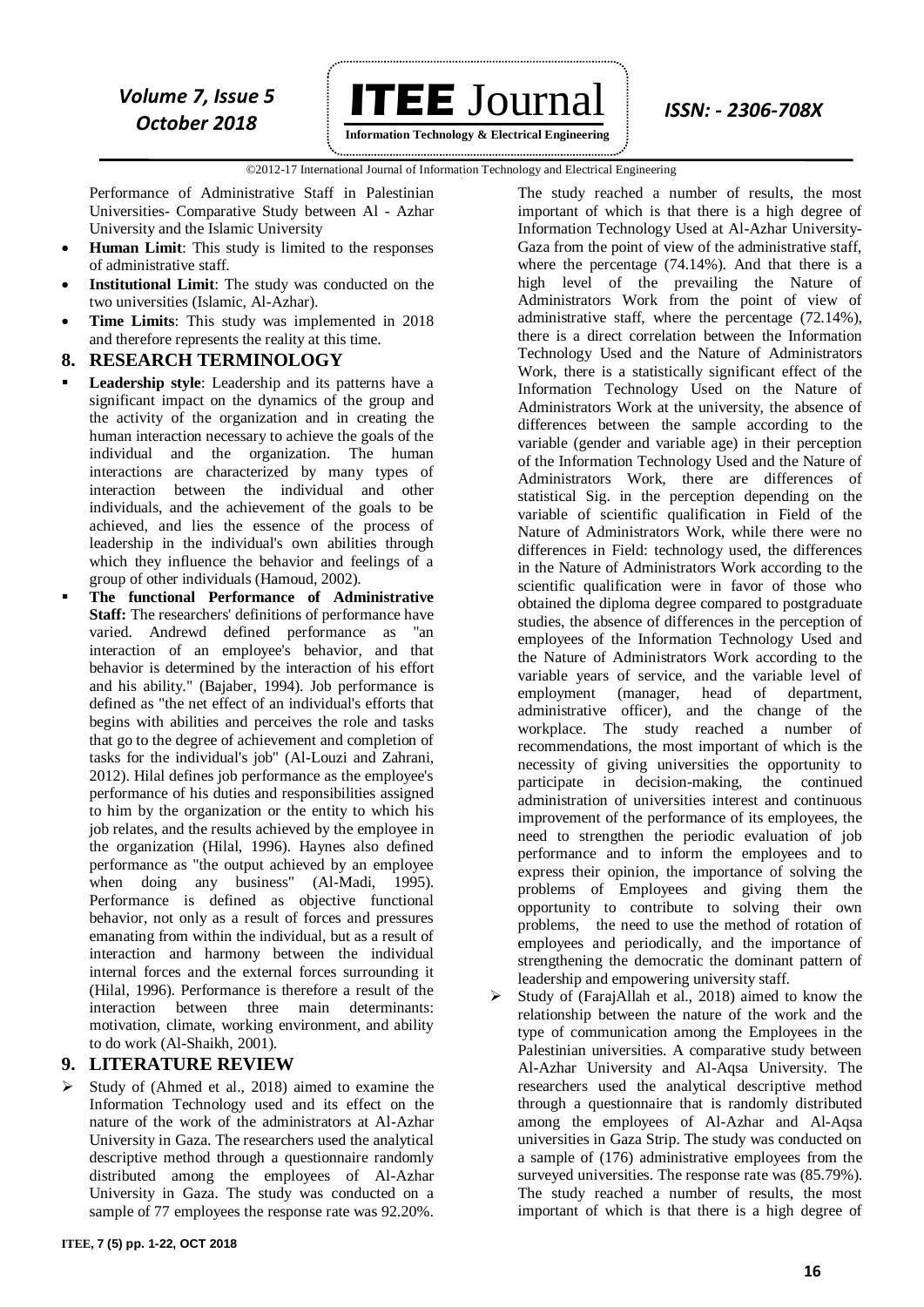

**Information Technology & Electrical Engineering**

#### ©2012-17 International Journal of Information Technology and Electrical Engineering `

satisfaction with the nature of work prevailing in the Palestinian universities in Gaza Strip from the point of view of the administrative staff, where the percentage was (68.15%). There is a Mean level of communication from the point of view of administrative staff, with a percentage of (67.50%). There is a direct correlation between the nature of the work and the prevailing pattern of communication. There is an absence of differences between the sample according to the gender variable in their perception of the nature of work and the prevailing pattern of communication. There is an absence of differences in the perception of Employees nature of work and the pattern of communication prevailing depending on the variables (age, years of service, job level, and university). There are statistically significant differences between Al-Azhar University and Al-Aqsa University in favor of Al-Azhar University. The study reached a number of recommendations, the most important of which is that the interest of the management of the Palestinian universities in Gaza Strip in general, and Al-Aqsa and Al-Azhar Universities in particular should be provided with a good nature of work and communication. There is a need for continuing the management of universities to pay attention and continuous improvement of the performance of employees. There is an importance of solving the problems of Employees and giving them the opportunity to contribute to solving their own problems. Staff rotation should be used periodically and the need to strengthen the democratic the dominant pattern of leadership and empower university Employees.

 Study of (Madi et al., 2018) aimed to identify The Organizational Structure and its impact on the dominant pattern of leadership in the Palestinian university in Gaza Strip. The researchers used the analytical descriptive method through a questionnaire randomly distributed among Palestinian university Employees in Gaza Strip. The study was conducted on a sample of (320) administrative staff from the three universities. The required sample calculated according to the law (274) Employees, and the response rate was (81.87%). The study found that there is a high degree of satisfaction with the nature of The Organizational Structure in the Palestinian universities in Gaza Strip from the point of view of the administrative staff, which reached (68.05%). The results showed that there was a Mean level of participation of decision-makers, with a percentage of (64.91%). There is a direct correlation between the nature of The Organizational Structure and the participation of decision makers. There is a significant impact of The Organizational Structure on the participation of decision makers. There is absence of differences between the sample according to the gender variable in their perception of the nature of The Organizational Structure and the extent of participation of decision-makers. There is

absence of differences in the perception of Employees to the nature of The Organizational Structure and the participation of decision-making Employees depending on the age variable. There are statistically Sig. differences according to the variable of scientific qualification in The Organizational Structure, while there were no differences in the extent of participation of decision-making personnel. And the absence of differences in the perception of the Employees of the nature of The Organizational Structure and the participation of decision-making staff according to the variable years of service, the variable level of employment (manager, head of department, administrative officer), the variable of the workplace, and there are differences in the perception of the Employees of the nature of The Organizational Structure and the participation of decision-making personnel depending on the university in which they work in all areas. And that there are significant differences between the Islamic University and Al-Azhar University in The Organizational Structure, the extent of the participation of decision-making personnel, in favor of the Islamic University. And that there are statistically significant differences between Al-Azhar University and Al-Aqsa University in the extent of the participation of decision makers in favor of Al-Azhar University. The study reached a number of recommendations, the most important of which is that the management of the Palestinian universities in Gaza Strip in general, and the Al-Aqsa and Al-Azhar Universities should be particularly interested in providing an appropriate and flexible The Organizational Structure. There is a need for the universities to have the opportunity for Employees to participate in decision-making, the importance of continuing the managements of the universities interest and continuous improvement of the performance of its Employees, the need to solve the problems of Employees and give them the opportunity to contribute to solve their own problems, the use of the staff rotation method periodically, and strengthening the democratic the dominant pattern of leadership and empowering university staff.

 Study of (Almasri et al., 2018) aimed to study The Organizational Structure and its role in applying the Information Technology Used the Palestinian universities as a comparative study between Al-Azhar and Islamic universities. The researchers used the analytical descriptive method through a questionnaire that randomly distributed among Palestinian university workers in Gaza Strip. A sample of (182) administrative staff from the two universities, the response rate was (81.35%). The study reached a number of results, the most important of which is that there is a high level of the Information Technology Used from the perspective of administrative staff, there is a direct correlation between The Organizational Structure and the Information Technology Used, the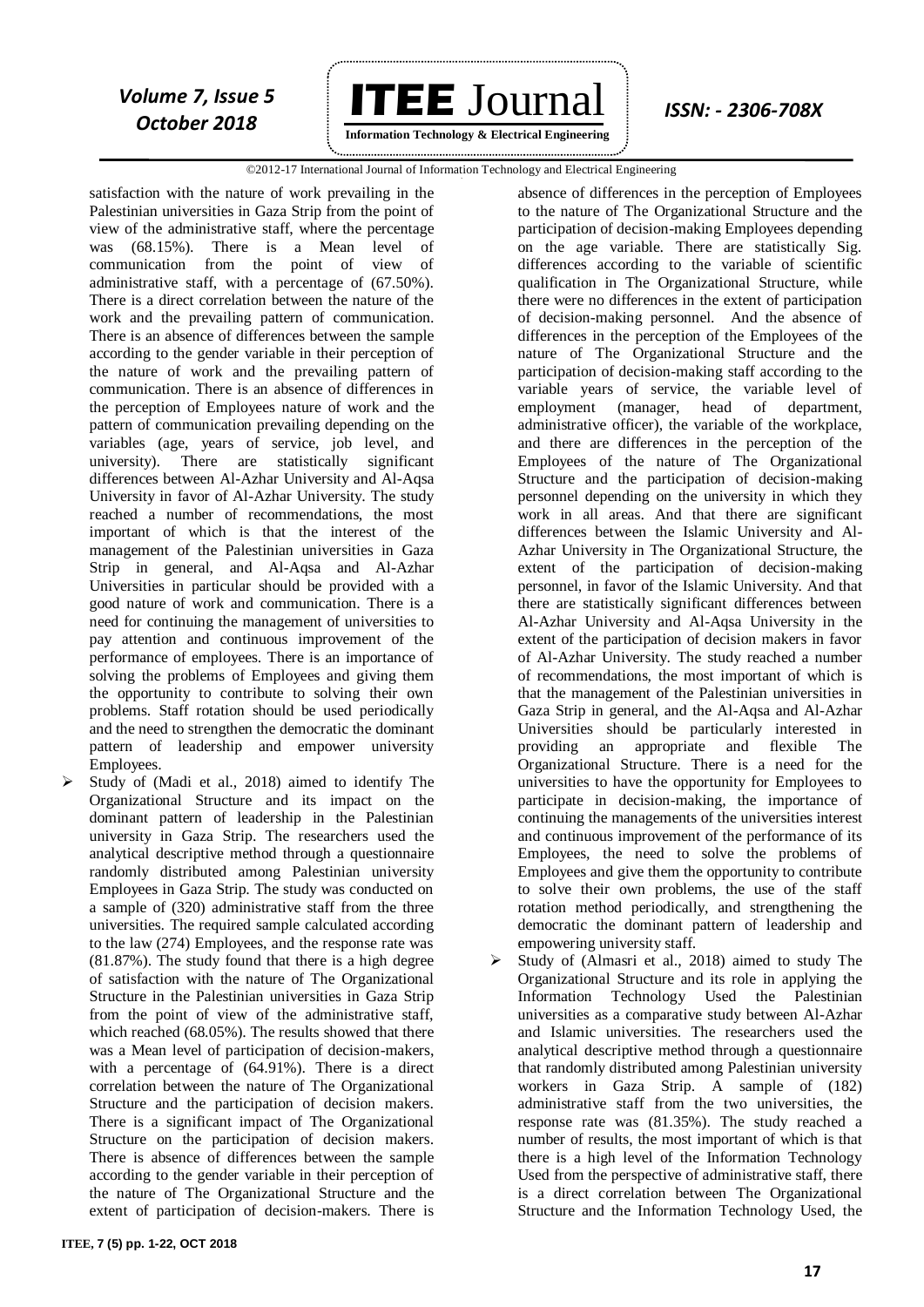

**Information Technology & Electrical Engineering**

#### ©2012-17 International Journal of Information Technology and Electrical Engineering `

role and impact of The Organizational Structure in the nature of the Information Technology Used, the absence of differences between the sample according to the variable (gender and age), there are statistically significant differences in the perception of The Organizational Structure and the Information Technology Used according to the variable of scientific qualification in The Organizational Structure, while there were no differences in Field of the Information Technology Used, the differences in The Organizational Structure according to the scientific qualification were in favor of those who obtained the diploma degree compared to other practical qualifications, the absence of differences in the perception of employees The Organizational Structure and the Information Technology Used depending on the variable years of service, the differences in The Organizational Structure and technology perception depending on the job level variable (Director, Head of Section, and Administrative Officer) for the benefit of the Administrative Officer, the absence of differences in the perception of employees The Organizational Structure and the Information Technology Used depending on the workplace variable, the differences in the perception of employees The Organizational Structure and the Information Technology Used by the University working for the Islamic University. The study reached a number of recommendations, the most important of which is that the managements of the Palestinian universities in Gaza Strip should be given more attention to the existing The Organizational Structure and modified to suit the need of work, the need for universities to continue to pay attention to the continuous improvement of the Information Technology Used and strengthening the democratic the dominant pattern of leadership and empowering university staff.

 Study of (Abu Sultan et al., 2018) aimed to identify the Dominant Pattern of Leadership and its role in determining the type of administrative communication at the Islamic University. The researchers used the method of Stratified random sampling in the study. The study was conducted on a sample of 144 administrative staff from the Islamic University of Gaza. The response rate was 77.08%. The study found that there is a high degree of satisfaction with The Style of Leadership in the Islamic University - Gaza from the point of view of the administrative staff, where the percentage reached (73.52%). There is a high degree of satisfaction with the pattern of communication prevailing in the Islamic University-Gaza from the point of view of administrative staff, where the percentage (76.52%). There is a direct correlation between The Style of Leadership and communication pattern, the role of The Style of Leadership in determining the type of administrative communication at the Islamic University- Gaza. There are no differences in the perception of workers in the

pattern of communication while there are differences in The Style of Leadership according to the age variable in favor of the lower age groups. There are no statistically significant differences in the perception of the leadership pattern according to the variable (gender, qualification) and the absence of differences in the perception of the employees of The Style of Leadership and style of communication depending on the variable years of service, and the absence of differences in the perception of the employees of The Style of Leadership and style of communication depending on the level of career variable (manager, head of department, administrative officer). The study reached a number of recommendations, the most important of which is that the interest of the departments of the Palestinian universities and the Islamic University should be increased in order to provide and maintain a good The Style of Leadership, the need to improve the existing communication pattern at the university and to give universities the opportunity to participate in decision-making, the importance of solving the problems of workers and giving them the opportunity to contribute to solving their own problems. The need to use the method of rotation of employees and periodically, and the importance of promoting democratic leadership and empowerment of university staff.

 Study of (Al Shobaki et al., 2018) aimed to identify the performance of the administrative staff in the Palestinian universities in Gaza Strip. The researchers used the analytical descriptive method through a questionnaire distributed randomly to the sample of 320 administrative staff from the three universities. The response rate was (81.87%). The study reached a number of results, the most important of which is that there is a high level of performance from the point of view of the administrative staff, as the percentage reached (81.51%). The results showed that there were no differences in the perception of the employees according to the variables "age, years of service, job level (manager, head of department, administrative, Workplace". The results showed that there are differences in the perception of employees to perform the function depending on the university variable, where the results indicated that there are statistically significant differences between the Islamic University and Al-Aqsa University in the job performance in favor of the Islamic University. The study reached a number of recommendations, the most important of which is that the managements of the three Palestinian universities in Gaza Strip should give special attention to job performance in general and Al-Aqsa University and Al-Azhar University in particular. The Employees of universities should have the opportunity to participate in decision-making. The Management of the three universities should keep interest in continuous improvement of the performance of their employees. Enhancing the periodic evaluation of the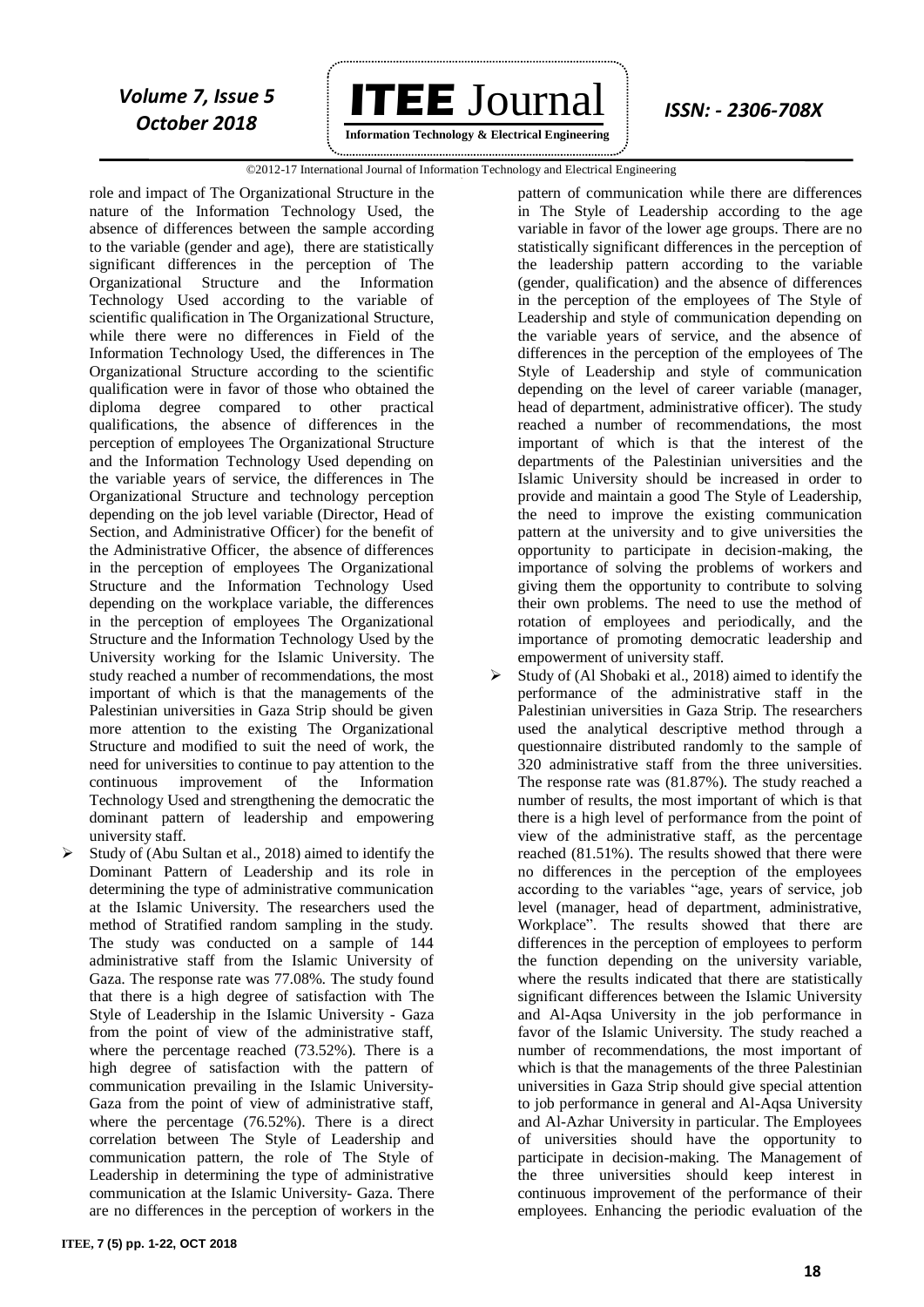

 ©2012-17 International Journal of Information Technology and Electrical Engineering `

job performance, informing employees about their evaluations, and giving them the chance to express their opinion about it. Solving employees' problems and giving them the opportunity to contribute in solving their own problems. And the use of the staff rotation method periodically.

- Study of (El Talla, 2017) aimed to investigate the relationship between the organizational variables and job performance at Gaza strip Universities, the organizational variables included: communication style, nature of work, the technology used. And it aimed to identify the extent of differences statistically significant in employees trends toward the reality of organizational variables attributed to some characteristics of the study population. The data has been collecting using a questionnaire consisting of (50) paragraphs. The questionnaire was distributed randomly to (320) employees of the administrative staff in Gaza strip universities; (262) employees responded, and the results showed the availability of a high degree of organizational variables in Gaza Universities, the order of variables were as follows: the technology used, the nature of work, and finally communication style, and it showed a high level of job performance, in addition the results showed a significant correlation between organizational variables and job performance, and there was existence of differences in the perception of the organizational variables depending on the university, for the benefit of the Islamic university, and differences between AlAzhar University and Alaqsa University for the benefit of Al-Azhar University, as results showed no differences between the sample depending on the variables: the functional level and the workplace . Keywords: organizational variables, communication style, work nature, used technology, job performance.
- Study of (El Talla, 2015) aimed to investigate the reality of the burnout among Gaza electricity distribution company workers, which included burnout dimensions: Emotional exhaustion, Depersonalization, and Personal accomplishment. And aimed to the organizational causes of burnout, and it aimed to identify the extent of differences statistically significant trends in working toward the reality of burnout attributed to some demographic and organizational characteristics of the study population. The data has been collecting using a Maslach Burnout Inventory (MBI) consisting of (22) items. And the questionnaire of organizational causes of burnout consisting of (31) items. The questionnaires were distributed randomly to (69) worker, the results showed that the availability of a medium degree of burnout in the company, and that there is high availability of Emotional exhaustion scope, average degree for Depersonalization scope and low degree of Personal accomplishment scope. Also the results showed the existence of organizational causes for burnout among workers with the exception of the area

of social relations, which was moderately and was the order of the causes are as follows (the weakness of physical stimulation, the limited powers of the work, work stress, conflict of values, poor social relationships). The results showed no differences between the samples due to the variables of gender, age, and years of service in their perception of burnout. The researcher recommended the company to work on treatment the causes of burnout, and increase the attention to workers.

- Study of (El Talla, 2014) aimed to investigate the reality of the organizational climate for administrator's staff at Al-Azhar University - Gaza, which included some elements of the organizational climate such as: organizational structure, the dominant pattern of leadership and the extent of participation of workers in decision-making. It aimed to identify the extent of differences statistically significant trends in working toward the reality of organizational climate attributed to some demographic and organizational characteristics of the study population. The data has been collecting using a questionnaire. The questionnaire was distributed at random-layer sample to (77) male and female employees of the administrative staff in the university; The results showed that the availability of a medium degree of organizational climate at the Al-Azhar University with percentage (66.64 %), and that there is availability of the average for all scopes of organizational climate, with the exception of the dominant pattern of leadership which its degree was high. The orders of scopes were as the following: the dominant pattern of leadership , the organizational structure , and finally the extent of participation of workers in decisionmaking The results showed no differences between the samples due to the variables of gender, age, years of service in their perception of organizational climate, while there are significant differences in the perception of the reality of organizational climate depending on the variable qualification in the areas of (organizational structure, the extent of participation in decisionmaking and in the total scope of organizational climate ); and that differences were in favor of holding a diploma, the differences did not exist in the scope the dominant pattern of leadership .
- Study of (Al-Louzi and Zahrani, 2012) aimed at identifying the factors affecting the performance of employees in the Emirate of Baha and determining the most influential in the performance of the job, as well as determining the impact of the difference of these factors according to the demographic factors of the workers (age, type of employment,), Using the comprehensive survey method. The study found a significant correlation between the independent variables combined (work environment, job communication, incentives, training, management leadership) and job performance, as well as the existence of a positive relation between a factor on one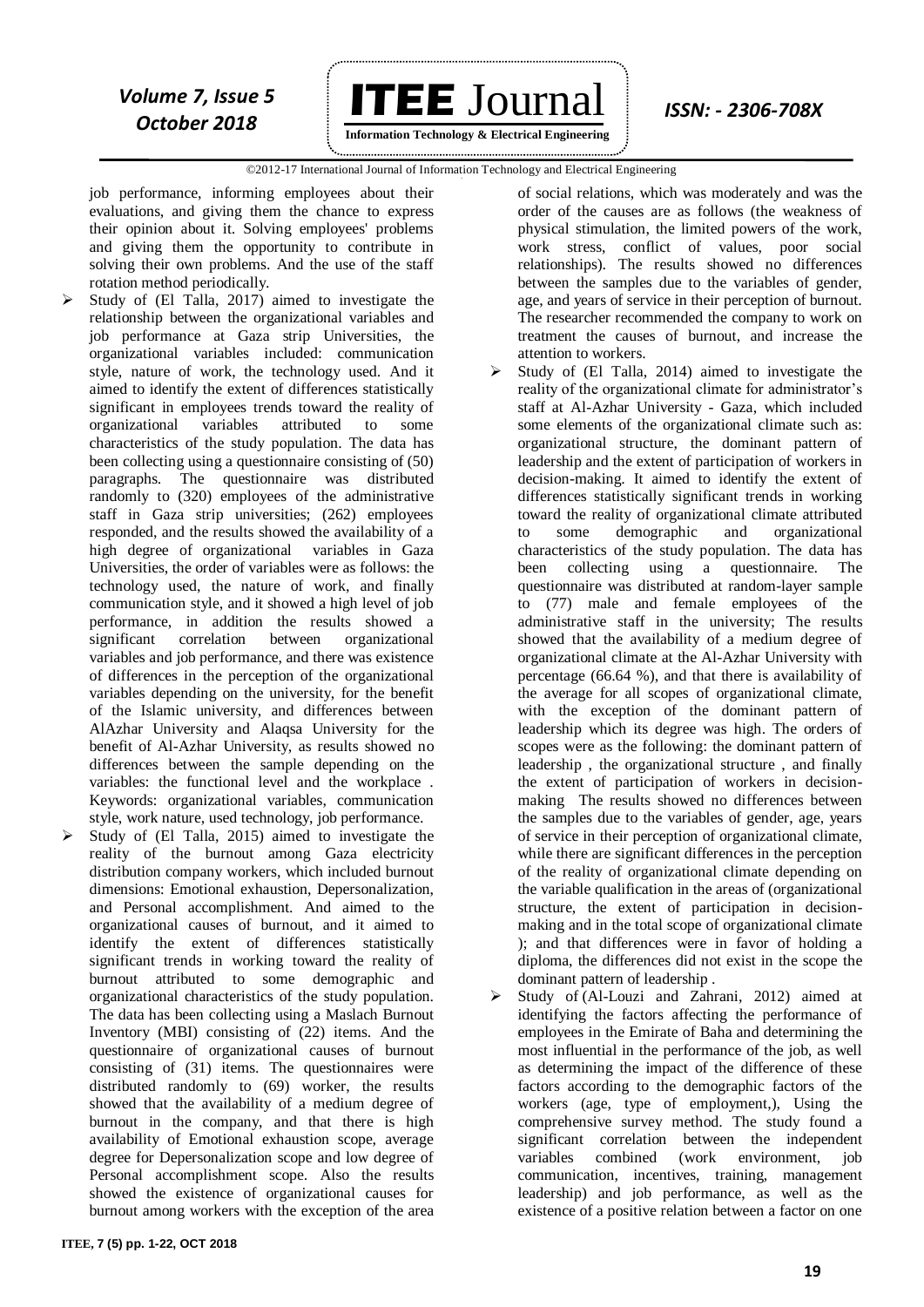

#### ©2012-17 International Journal of Information Technology and Electrical Engineering `

hand and job performance. The results also showed significant differences the results did not show significant differences in the effect of organizational factors on job performance due to social status and age. The study recommended the need to provide a working environment with standard specifications, and to activate the organizational communication, and the diversification of programs of incentives material and moral, because of their impact on the performance of the *ioh*.

- A study of (Bahr and Abu Swirih, 2010) aimed of the study was to identify the extent of statistical differences in the attitudes of workers towards the effect of the elements of the organizational climate on the the functional Performance of Administrative Staff due to the demographic characteristics of the members of the study society. The study was conducted using a questionnaire consisting of (80) items, which were distributed randomly to (215) employees and administrative staff of the university, and it was possible to collect 180 valid questionnaires for analysis. The study found that there is a positive organizational climate in the Islamic University and a strong positive relationship between the availability of a good organizational environment and the level of job performance of the Islamic University employees. There is a very good level of job performance for the employees of the Islamic University and there are no statistically significant differences in opinions of individuals the sample on the degree of influence of the elements of the organizational climate on the performance of the administrative staff is due to gender, age, scientific qualification and Workplace.
- A study (Jassim and Hammoud, 2011) aimed at discovering the relationship between the elements of the organizational climate and the management of the university performance through the development of a number of main hypotheses, which states that there is a relationship of significant effect for all elements of the organizational climate in the management of university performance. A sample of (50) faculty members at the University of Muthanna. The study found that there is a relationship between the organizational climate and the management of the university performance, where it was found that there is a relationship of the effect of the elements of the organizational climate in the management of the university performance except the variable participation in decision-making. While the change in the dominant pattern of leadership has the highest level of agreement. The study recommended that the university administration take care of the organizational climate by paying attention to its available elements and not available in the work environment in order to improve performance.
- Study of (Hassan Nasser, 2010), which aimed to identify the dominant pattern of leadership of leadership in Palestinian NGOs, identify their job performance, and identify the nature of the relationship

between The dominant pattern of leadership and job performance in Palestinian NGOs. The impact of organizational variables on the employees' estimates of the dominant pattern of leadership and its impact on job performance. The study was conducted on 138 NGOs (340 managers, heads of departments and others). The study concluded that the democratic The dominant pattern of leadership is the most widely used in Palestinian NGOs, followed by the autocratic The dominant pattern of leadership and the latest free style. The results showed that the overall level of job performance was good. The study showed a statistically significant correlation between the democratic dominant pattern of leadership used in Palestinian NGOs and the level of job performance, and the existence of a statistically significant inverse relationship between the democratic leadership pattern employed by Palestinian NGOs and the level of job performance in these organizations. The study concluded with the recommendations of the most important of which is to strengthen the leadership practice of the democratic leadership by working to raise the morale of the employees and to inform them of their importance and the need for the leaders to form teams and give each team the necessary powers, which will lead to increased efficiency and reduce the centrality of decision-making and bureaucracy. And the need to respond to the ability to use the exercise of autocratic style (authoritarian). Photos are as much of the places used as free dominant pattern of leadership. And the needs for the managers of the NGO to explain and clarify the vision of the organization, its values and goals for subordinates.

 Study of (Al-Batoush, 2007) The aim of this course is to understand the impact of the organizational climate on the performance of employees in the Jordan Free Zones Corporation, the relation of the organizational climate, and the performance of the employees with some personal characteristics and career characteristics. The study found a number of results, the most important of which were: The incentives were the first place in terms of the dimensions of the other organizational climate in the Jordan Free Zones Corporation, while the organizational structure was the lowest level, and the managers of the Free Zones Authority did not delegate the powers at the required level. Decisions made at the Jordan Free Zones Corporation are not always made by qualified persons who are related to the subject matter of the decision. The degree of consistency of the organizational structure with the nature of the work and functions of the Jordan Free Zones Corporation is unsatisfactory, (Organizational structure, communication, human resource development) and the performance of employees in the Free Zones Corporation. There is no statistically significant effect between the organizational climate (work systems and procedures, decision making, incentives) and the performance of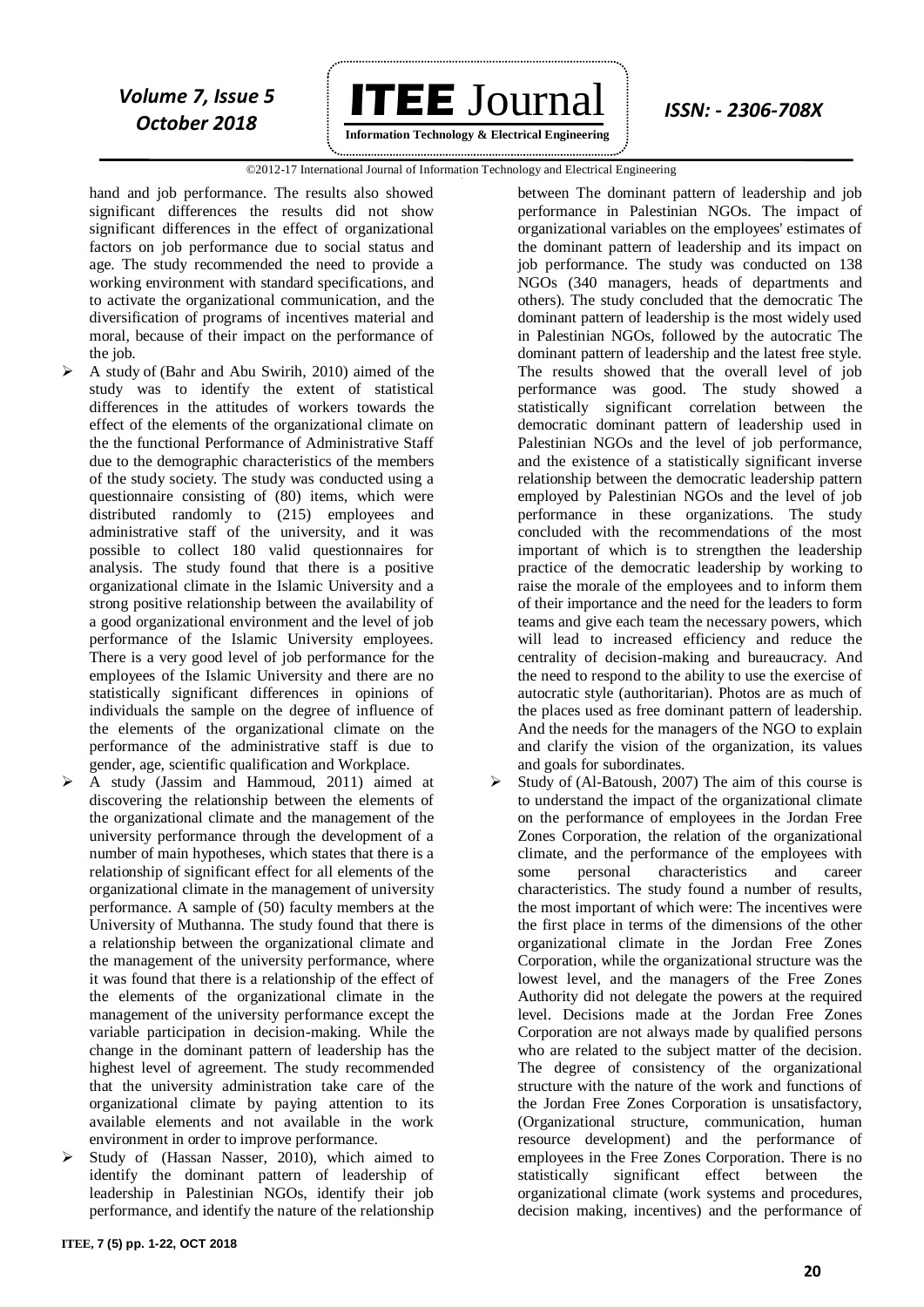

 ©2012-17 International Journal of Information Technology and Electrical Engineering `

employees in the Free Zones Corporation, and showed the existence of differences of statistical significance in the organizational climate attributed to the job title, and for the benefit of managers and heads of departments. While there are no differences due to personal and functional characteristics (age, academic qualification, specialization, number of years of service). There were also statistically significant differences in the performance of the employees due to the job title and the benefit of the managers. While there are no differences due to personal and functional characteristics (age, academic qualification, specialization, number of years of service in the institution).

- Study of (Al-Shanti, 2006) Which aimed to identify the extent of the impact of the organizational climate dimensions prevailing in the ministries of the Palestinian National Authority on the performance of human resources, and the assessment of the organizational climate in these ministries as well as to identify the level of performance of human resources. The results of the study were the most important: the attitudes of the sample towards the prevailing organizational climate positive trends, the positive impact of the organizational climate prevailing in the Palestinian ministries on the performance of human resources and that this climate leads to improved performance. It also showed that there is a defect in the organizational structure of the ministries and the methods and methods of decision-making and the disproportionate nature, functions and duties of the jobs occupied by the employees with the scientific qualifications and disciplines obtained.
- Study of (Fill, 2005) the study aimed at examining the relationship between the characteristics of the organizational climate and the functional combustion among faculty members. The study sample reached (103) members. The results showed statistically significant differences among the respondents in their understanding of the relationship between the organizational climate and the functional combustion due to personal variables that include age, specialization, and years of service, training courses, income and academic level.
- Study of (Aldqas, 2005) Which aims to identify the attitudes of employees towards the organizational climate in the Jordanian company for the production of medicines, by answering several questions about the organizational climate, which consists of six dimensions: administrative organization, personnel behavior, decision-making, A random sample of (110) individuals representing the studied society was selected. In order to achieve the objectives of the study, a questionnaire was developed containing (30) paragraphs for the dimensions of the organizational climate. The results of the study showed that the organizational climate prevailing in the company is positive for all its dimensions from the point of view of

the employees. The results showed that there are statistically significant differences in the attitudes of the employees toward the organizational climate due to certain qualitative variables of the employees such as gender, social status and age. On the importance of positive organizational climate in order to achieve the objectives of institutions and employees, and to pay attention to the development of the workforce to improve the efficiency of its performance and enhance its role in the production process.

 Study of (Al-Sakran, 2004) the aim of this study was to identify the attitudes of the security sector towards the prevailing organizational climate in this sector and the relation to their performance. One of the most important findings of this study was the high positive attitudes of SS officers towards work systems and procedures. The presence of positive trends high among the officers of the security forces towards administrative communication as one of the axes of the organizational climate affecting the improvement of the performance of the job. 3 - The existence of positive trends high among private security officers towards the axis of "employee perception of his role" as one of the axes of performance. The study recommended the following: The need for the attention of officials in the private security forces sector to the components and elements of the organizational climate. And to ensure the development and rehabilitation of the intellectual capacity of all employees in the private security forces. The motivation of the employees of the private security forces sector by supporting them with more material and moral incentives.

#### **10. RELATED WORK**

#### **First- The dominant pattern of leadership**

The type of administrative interaction and the authority exercised by senior management play an essential role in this regard. The centrality of dealing with individuals is often characterized by a spirit of arbitrariness and inflexibility, which is tedious and tedious in dealing with it, unlike decentralization in the implementation of the Authority. It is often flexible and participatory making decisions that contribute to processes of creativity and innovation (Hamoud, 2002).

Leadership is defined as "the process of influencing<br>subordinates", such as dictatorship or autocracy, such as dictatorship or autocracy, characterized by centralization, authoritarianism, punishment, declining communication or one direction, which limits the exchange of views, ideas, participation, creativity, and democratic leadership or decentralized participation and delegation of authority. In both directions, and reward which encourages interaction and creative ideas and creativity (Al-Emian, 2005). The essence of the process of leadership lies in the individual's self-abilities through which he influences the behavior and feelings of a group of other individuals. In his leadership role, the leader has the ability to influence others and direct their behavior toward achieving goals (Hamoud, 2002).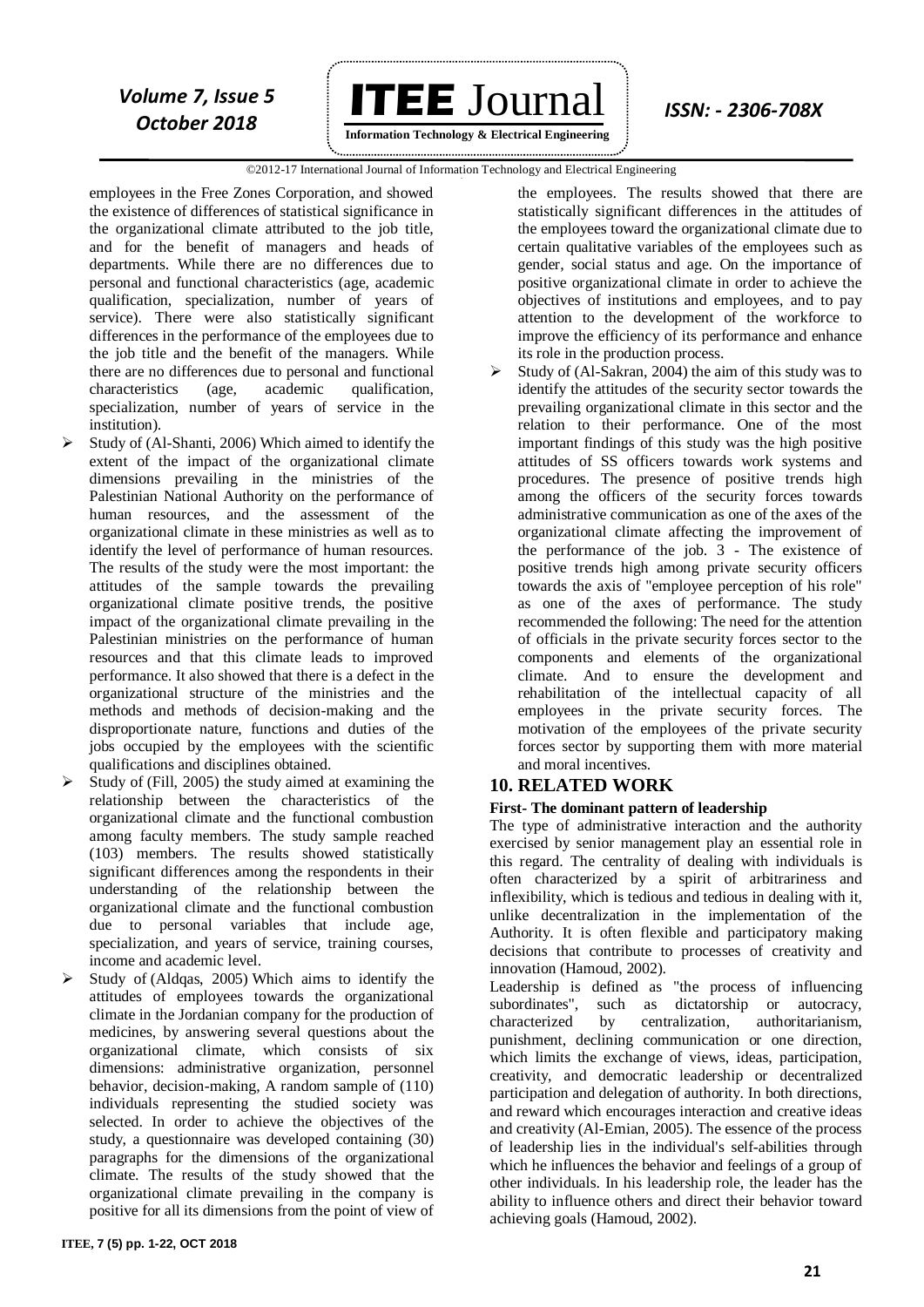*Volume 7, Issue 5* **ITEE**  $J$ OUTNal *ISSN: - 2306-708X* 

 **Information Technology & Electrical Engineering**

#### ©2012-17 International Journal of Information Technology and Electrical Engineering `

Although the creativity of the leaders themselves helps create and create new products, services and methods for the organization, the most important is their subordinates imitating them in creativity, because the innovation of new products, services and tools is more effective at the level of individuals and workers in production lines than senior management (Jad Al-rab, 2013). In order to improve performance and organized innovation, leaders can follow the following steps (Jad Al-rab, 2008):

- Provide high levels of expertise.
- Focus on intrinsic motivation to perform tasks.
- Eliminate the restrictions on subordinates.
- Shorten and reduce the evaluation process of solutions provided.
- Provide a brainstorming atmosphere.
- Support the ability of the community to bear the risk of creative thinking.

An effective leadership style plays an essential role in achieving the objectives efficiently and effectively. The administrative leadership, which adopts a humanitarian philosophy based on participation in decisions and policies and procedures. Etc. will enhance confidence in the employees and stimulate their state of allegiance and organizational affiliation and create dimensions of psychological stability.

#### **Second- The functional Performance of Administrative Staff:**

The subject of job performance is one of the most important topics which is of great interest to organizations and administrative thinkers, where it is constantly researching solutions to the problems related to job performance and its causes, as it is the means to achieve the objectives of the organization and the organizations are still in the process of developing their performance. Design their organizational structures, engage their staff in policy and objectives development, and improve communication, in order to improve their performance. The subject of performance has raised the interest of researchers and practitioners in the field of management. There have been many researches and studies around it, and they are interested in defining the concept of performance and its components, and this concept is accompanied by a mixture of other concepts of the corresponding concepts (Al Shobaki et al., 2018), (El Talla et al., 2018), (Abu-Naser et al., 2018) and (Abu Amuna et al., 2018).

The organizations are now looking at defining the concept of performance management as one of the most important duties of management and focused on research and application on trying to identify the reality of performance and knowledge of the factors that determine it and affect in order to identify the imbalance and work to correct it in order to achieve the required performance levels, since the performance of their management Is a reflection of individual performance within it (Al-Shanti, 2006).

The concept of performance in language refers to work, achievement or implementation, and performance is the act or activity that has been accomplished. Performance is an

effort made by an individual to accomplish a particular job. The functional Performance of Administrative Staff is intended to carry out the responsibilities of the job according to the required rate of the employee (Al-Wathani, 1999).

The concept of performance is linked to both the behavior of the individual and the organization and occupies a special place within an organization as the ultimate outcome of all activities at the individual, organization and state levels. Many researchers tend to distinguish between behavior, achievement and performance. Organizations, and achievement is the impact of outcomes after individuals stop working, while performance is the interaction between behavior and achievement, that is, it reflects the sum of work and results together (Dura and Al-Sabbagh, 1994). Functional elements can be identified in the following points (Al-Sakran, 2004):

- 1. Knowledge of job requirements: Includes general knowledge, technical and professional skills, general background of the job and related fields.
- 2. Quality of work: It is the extent to which the individual is aware of his work, his desire, technical skills, skill and ability to organize, and to carry out work without mistakes.
- 3. The amount of work done: the amount of work an employee can accomplish in normal working conditions, and the speed of completion.
- 4. Perseverance and reliability: Include seriousness and dedication to work, and the ability of the employee to take responsibility for the work, and the completion of work in the specified time, and the extent of the employee's need for guidance and guidance by supervisors, and evaluate the results of his work.

#### **Third- Palestinian universities in Gaza Strip**

Palestinian higher education occupies a unique position in the international higher education system. About 2% of all Palestinians are enrolled in higher education. The gross enrollment rate of Palestinian higher education in the age group 18-24 is over 15%. These figures are far above average for the Middle East and for developing countries at the international level (Ministry of Education and Higher Education, 2003).

The march of the Palestinian universities in the Gaza Strip began with the opening of the Islamic University, which emerged in 1978 from the Azhar Religious Institute, then Al-Azhar University, which in turn originated from the same institute in 1991 and then Al-Aqsa University, which emerged in 2001 from the State College of Education.

The Islamic University and Al-Azhar University will be the focus of this study, since they are the oldest universities in the Gaza Strip. The number of administrative staff at the Islamic University are (466) employees, while at Al-Azhar University (227).

### **11. ANALYTICAL APPROACH**

#### **First- Methodology of the study:**

This study deals with the study of tools, phenomena and practices existing and available for study and measurement as they are, without the intervention of researchers in their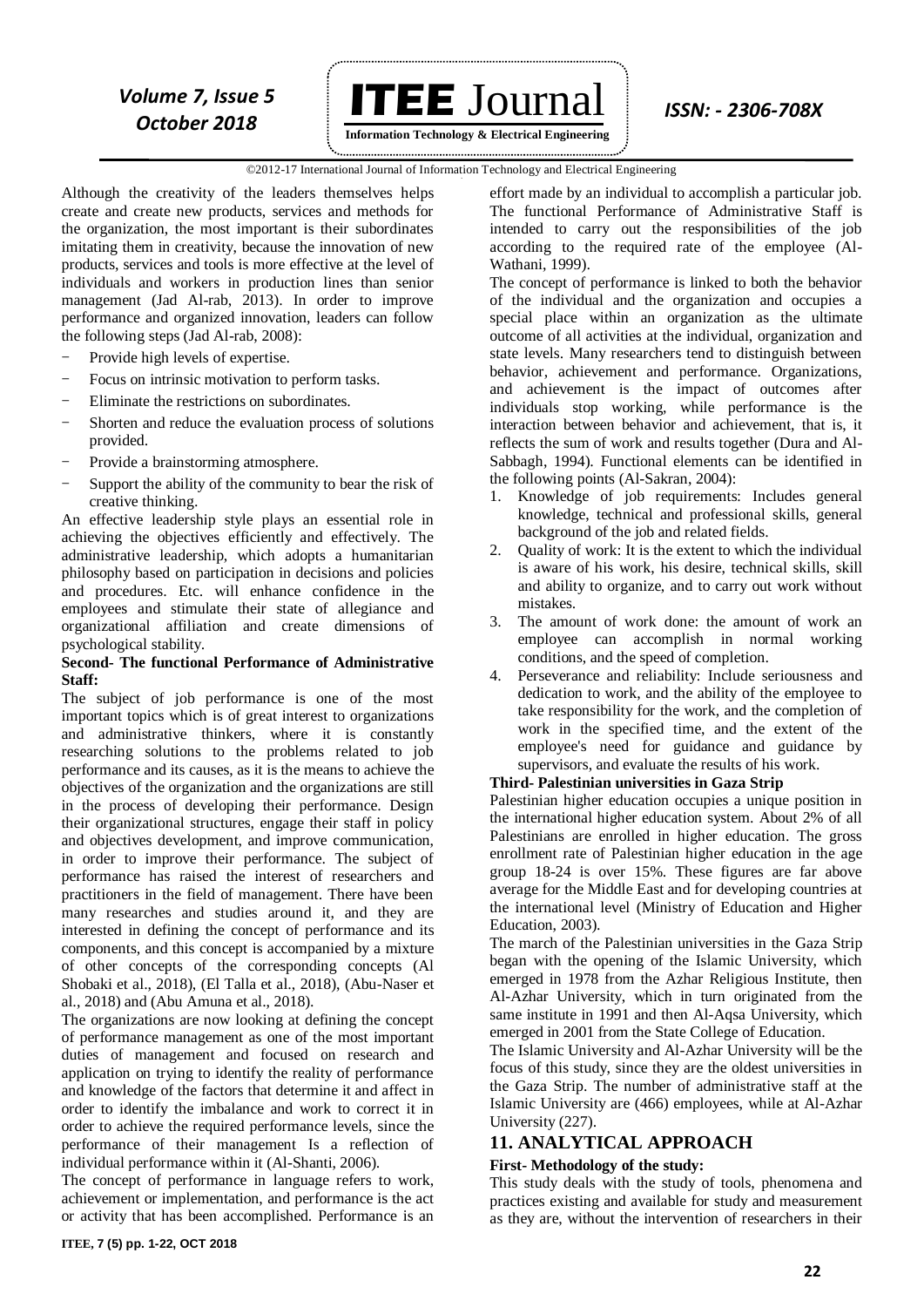

**Information Technology & Electrical Engineering**

 ©2012-17 International Journal of Information Technology and Electrical Engineering `

course, and researchers can interact with them and describe them and analyze them scientifically and objectively. The study will rely on two basic types of data:

- 1. **Initial Data:** The study was carried out in the field by distributing questionnaires to study the vocabulary of the study and to collect and compile the necessary information in the subject of the study, and then unloading and analyzing it using the statistical program and using the appropriate statistical SPSS tests in order to arrive at indications of value and indicators that support the subject of the study.
- 2. **Secondary data:** Through the review of books and periodicals, special publications and scientific and professional journals related to the subject of the study, and any references contribute to enrich the study in a scientific way, and the researchers through the use of secondary sources in the study to identify the

foundations and methods of scientific studies in writing studies, Recent developments have occurred in the field of study.

#### **Second- Study Population:**

The study population consists of all administrative staff at the Islamic University, Al-Azhar University and Al-Aqsa University, and through the census of the study society it was found to consist of (655) administrative staff.

#### **Third- The study sample:**

- A. A survey sample was used by the researchers to verify the validity and reliability of these tools. The sample size was 32 administrative staff.
- B. The randomized stratified sample method was used in the study. The study was conducted on a sample of 221 administrative staff from the surveyed universities. The response rate was 82.35%. The sample distribution and response rate were as follows:

| <b>Items</b>          | <b>Islamic University</b> | $\sim$ which is a contracted to the contracted the contraction of the contracted the second of the contraction of the contraction of the contracted to the contract of the contracted to the contract of the contracted to the<br><b>Al-Azhar University</b> | <b>Total</b> |
|-----------------------|---------------------------|--------------------------------------------------------------------------------------------------------------------------------------------------------------------------------------------------------------------------------------------------------------|--------------|
| The size of society   | 428                       | 227                                                                                                                                                                                                                                                          | 655          |
| The ratio             | %65.34                    | %34.66                                                                                                                                                                                                                                                       | 100%         |
| Distributed sample    | 144                       |                                                                                                                                                                                                                                                              | 221          |
| Number of respondents | 111                       |                                                                                                                                                                                                                                                              | 182          |
| Response rate         | 77.08%                    | 92.20%                                                                                                                                                                                                                                                       | 82.35%       |

**Table 1**: *Number of sample members in each university and the number of respondents*

**Table 2:** *The distribution of respondents according to variables: University Name, level of employment, gender, age, academic qualification, years of service, Workplace*

|                         | Islamic University        | quangroamong yours of service, workprace<br>Al-Azhar University |                              |                          | Total |  |
|-------------------------|---------------------------|-----------------------------------------------------------------|------------------------------|--------------------------|-------|--|
| <b>University Name</b>  | 111                       | 71                                                              |                              |                          | 182   |  |
| <b>Career Level</b>     | Director                  | Head Of The<br>Department                                       | Administrative<br>Employee   |                          | 182   |  |
|                         | 22                        | 37                                                              | 123                          |                          |       |  |
| Gender                  | Male                      | Female                                                          |                              |                          | 182   |  |
|                         | 131                       | 51                                                              |                              |                          |       |  |
| Age                     | $20-30$ years             | $31-40$ years                                                   | $41-50$ years                | Greater than 50<br>vears | 182   |  |
|                         | 61                        | 57                                                              | 42                           | 22                       |       |  |
| Qualification           | Diploma                   | <b>BA</b>                                                       | Postgraduate                 |                          | 182   |  |
|                         | 55                        | 95                                                              | 22                           |                          |       |  |
|                         | Less than 5 years         | 5-7 years                                                       | 8-10 years                   | More than 10 years       |       |  |
| <b>Years of service</b> | 39                        | 36                                                              | 15                           | 92                       | 182   |  |
| Workplace               | Deanships And<br>Colleges | <b>Financial Services</b>                                       | Administrative<br>Roundabout | <b>Technical Circles</b> | 182   |  |
|                         | 53                        | 21                                                              | 96                           | 12                       |       |  |

### **Fourthly- Study tool:**

Since the nature of the hypotheses and the variables involved are the ones that control the choice of the appropriate tool, accordingly, the researchers prepared a measure for that study commensurate with its objectives and hypotheses, and the measurement of the leadership style and its relation to job performance in universities.

The process of designing and preparing the study scale has gone through several stages and steps:

- 1. See the literature on the style of leadership and performance, and previous studies on the subject of the current study.
- 2. Collect and define scale paragraphs.
- 3. Formulation of the standard expressions according to the study sample.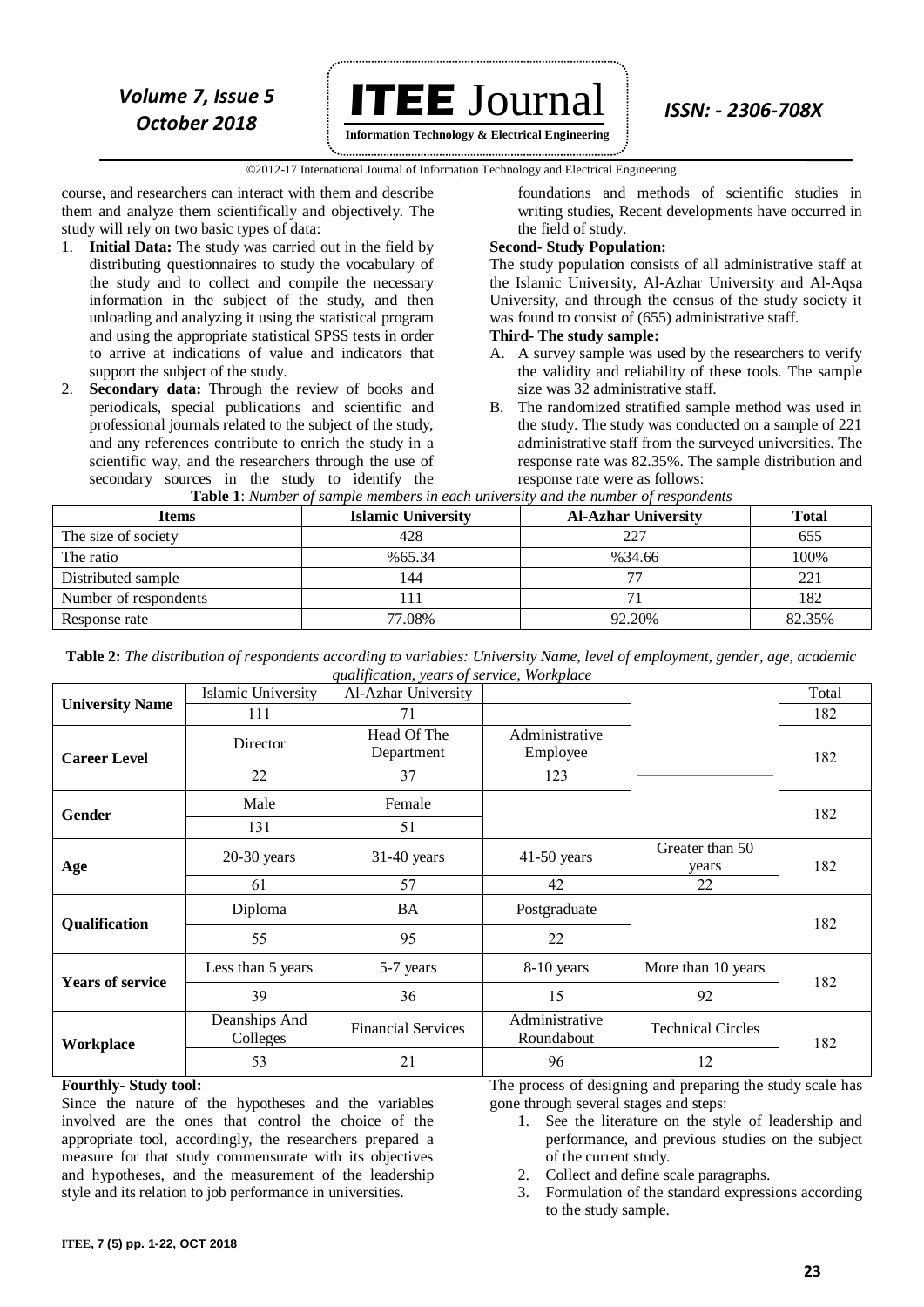### *ISSN: - 2306-708X Volume 7, Issue 5 October 2018*

 **ITEE** Journal **Information Technology & Electrical Engineering**

©2012-17 International Journal of Information Technology and Electrical Engineering `

- 4. Set the meter instructions.
- 5. How to correct the meter.
- 6. Conduct a study of stability and honesty of the scale.

**Table 3:** *shows the dimensions of the scale of the leadership style and its relationship to job performance in universities*

| Field                              | <b>No. of Items</b> |  |  |  |  |
|------------------------------------|---------------------|--|--|--|--|
| The Dominant Pattern of Leadership |                     |  |  |  |  |
| job performance                    | 20                  |  |  |  |  |

#### **How to correct the scale:**

The five-dimensional Likert scale was used to measure respondents' responses to the questionnaire sections according to the following table:

**Table 4:** *Scale of the five-dimensional Likert scale*

| <b>Response</b>                                                      | <b>Strongly</b><br><b>Disagree</b> | <b>Disagree</b>                                            | <b>Neutral</b> | Agree | <b>Strongly</b><br>Agree |  |
|----------------------------------------------------------------------|------------------------------------|------------------------------------------------------------|----------------|-------|--------------------------|--|
| <b>Degree</b>                                                        |                                    |                                                            |                |       |                          |  |
| Each question has five answers (strongly disagree -                  |                                    |                                                            |                |       |                          |  |
| $disagree - neutral - agree - strongly agree$ , asking the           |                                    |                                                            |                |       |                          |  |
| respondent to read each question or answer with an $\checkmark$ sign |                                    |                                                            |                |       |                          |  |
| in proportion to his or her vision of reality, (Strongly             |                                    |                                                            |                |       |                          |  |
| Agree) Five points, (agree) four points, (neutral) three             |                                    |                                                            |                |       |                          |  |
|                                                                      |                                    | points, (disagree) two points, and (strongly disagree) one |                |       |                          |  |

point, so that the relative weight in the last case is 20% and is proportional to this response.

#### **Validity of the meter:**

The researchers calculated the validity of the meter in the following ways:

- 1. **Authentic honesty**: The researchers verified the validity of the tool ostensibly by presenting it to a select group of PhD holders in business administration (8). The apparent honesty indicates the general appearance of the test in terms of its relevance to the subjects, the affiliation of the phrase to the field, Drafting and instructions.
- 2. **Authenticity of internal consistency**: The internal consistency coefficient is a correlation coefficient between each unit of scale and the whole scale, so this method is usually used to determine the veracity of the test on the one hand and the viability of its units on the other. The researchers calculated the validity of the internal consistency of the scale by finding the correlation coefficients between each field and the total score of the scale. The researchers conducted a survey sample of 32 employees by finding correlation coefficients for each paragraph in the field to which they belong, as well as correlation coefficients between each field And the scale as a whole, as in the following tables:

**Table 5***: Honesty coefficients for each paragraph with the total score of the Dominant Pattern of Leadership field*

| No. | <b>Item</b>                                                                                          | <b>Honesty</b><br>level | Level of<br>Sig. |
|-----|------------------------------------------------------------------------------------------------------|-------------------------|------------------|
| 1.  | The dominant pattern of leadership of the university helps them to progress and<br>progress.         | 0.643                   | 0.01             |
| 2.  | Managers' decisions are clear.                                                                       | 0.829                   | 0.01             |
| 3.  | Managers encourage thoughtful change.                                                                | 0.805                   | 0.01             |
| 4.  | Direct supervisor allows staff to participate in decision-making related to their work.              | 0.761                   | 0.01             |
| 5.  | Direct supervisor work to motivate employees and encourage them to change, innovate<br>and innovate. | 0.773                   | 0.01             |
| 6.  | Management provides me with the necessary support to do my work and the duties<br>required of me.    | 0.696                   | 0.01             |
| 7.  | There is trust and cooperation between the direct and subordinates                                   | 0.788                   | 0.01             |
| 8.  | The direct supervisor encourages his/her subordinates to express their views and<br>suggestions.     | 0.835                   | 0.01             |
| 9.  | My direct supervisor shows great interest in my wishes.                                              | 0.807                   | 0.01             |
| 10. | I am encouraged by my direct supervisor to solve my own business problems.                           | 0.744                   | 0.01             |

**Table 6***: Honesty coefficients per paragraph with total degree of the functional Performance of Administrative Staff*

| No. | <b>Item</b>                                                                           |       | Level of<br>Sig. |
|-----|---------------------------------------------------------------------------------------|-------|------------------|
|     | I am keen to achieve the general objectives of the University                         | 0.596 | 0.01             |
| 2.  | I can accomplish the specific work on time to accomplish it                           | 0.565 | 0.01             |
| 3.  | I have the ability to take responsibility for daily workloads                         | 0.823 | 0.01             |
| 4.  | I have the ability to afford any additional functional burdens                        | 0.633 | 0.01             |
| 5.  | I Observe and abide by the laws and regulations of the university                     | 0.425 | 0.05             |
| 6.  | I have the ability to adapt to working conditions                                     | 0.551 | 0.01             |
| 7.  | I coordinate and collaborate with others to perform the work                          | 0.694 | 0.01             |
| 8.  | I make sure to do the work according to plans and programs                            | 0.844 | 0.01             |
| 9.  | The management provides appropriate training for staff to enable them to perform well | 0.368 | 0.05             |
| 10. | Management's commitment to quality performance helps improve performance              | 0.666 | 0.01             |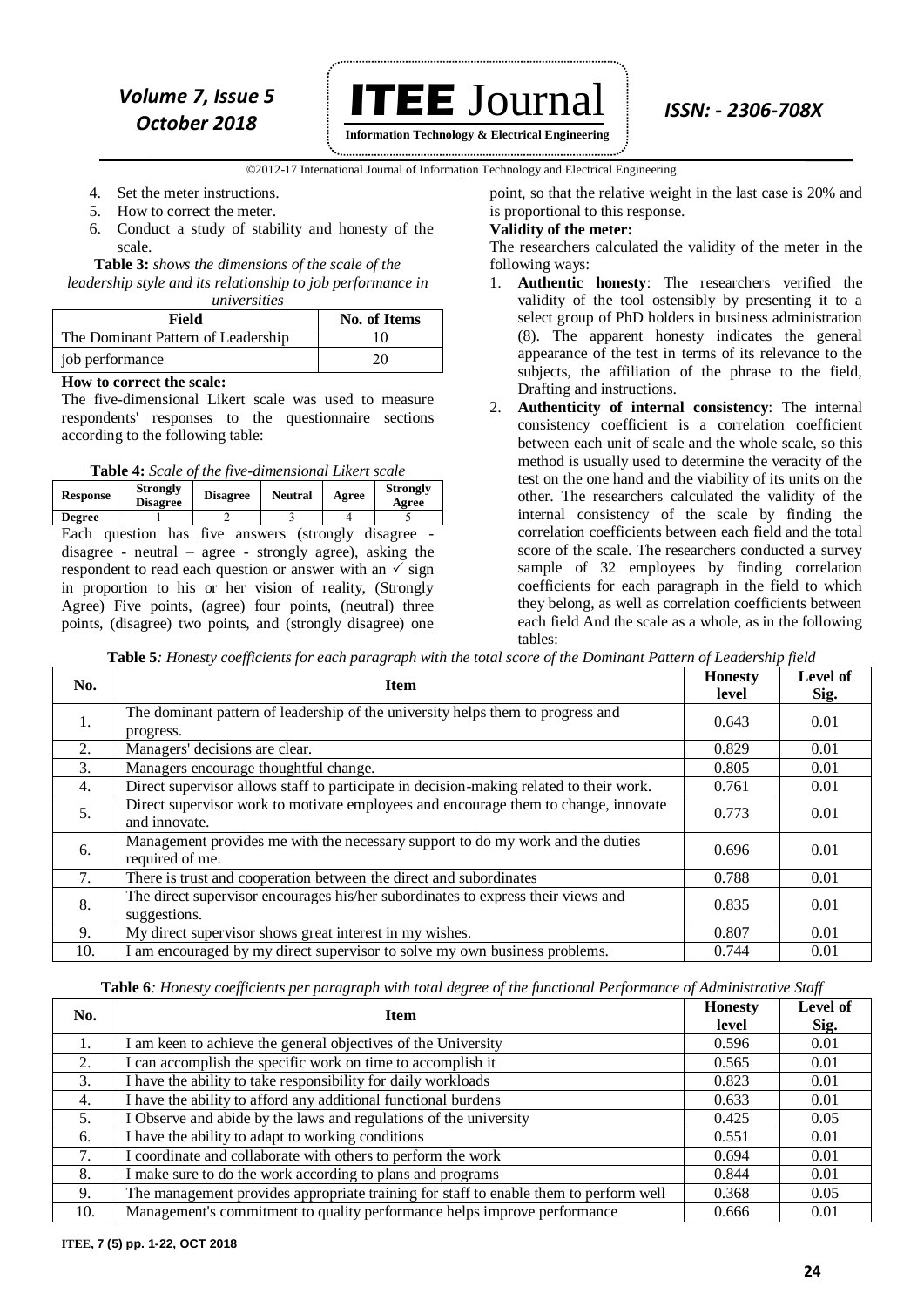

#### ©2012-17 International Journal of Information Technology and Electrical Engineering

| No. | <b>Item</b>                                                                                                   | <b>Honesty</b><br>level | Level of<br>Sig. |
|-----|---------------------------------------------------------------------------------------------------------------|-------------------------|------------------|
| 11. | I have the ability to innovate, innovate and develop work                                                     | 0.490                   | 0.01             |
| 12. | I have the ability to correct errors resulting from my performance                                            | 0.708                   | 0.01             |
| 13. | I execute orders and instructions issued by direct officials regarding work                                   | 0.768                   | 0.01             |
| 14. | My performance is improving as a result of direct supervision and continuous follow-up<br>by the chairpersons | 0.367                   | 0.05             |
| 15. | I maintain my commitment to working hours                                                                     | 0.731                   | 0.01             |
| 16. | I have motivation to do the job                                                                               | 0.652                   | 0.01             |
| 17. | Make the time to do the work correctly                                                                        | 0.784                   | 0.01             |
| 18. | I do my best to get things done right                                                                         | 0.893                   | 0.01             |
| 19. | I have full knowledge of the job requirements I perform                                                       | 0.706                   | 0.01             |
| 20. | I have a willingness to use the scientific method of planning my tasks                                        | 0.792                   | 0.01             |

It is clear from the previous tables that all the coefficients of honesty are high and all function at (0.05). This gives confidence in the ability of the measure to discriminate. **Stability of the scale:**

The concept of stability means the ability of the test to give the same grades or values to the same individual or individuals. If the measurement process is repeated and to ensure the stability of the scale, the researchers used the following methods:

1. **Method of fragmentation half**: by calculating the correlation coefficient between the individual questions and marital questions, and obtained the stability coefficients shown in the following table.

|  |  |  |  | Table 7: coefficient of stability of the scale of leadership style and its relation to job performance in universities |
|--|--|--|--|------------------------------------------------------------------------------------------------------------------------|
|  |  |  |  |                                                                                                                        |

| No. | Field                                 | No. of Items | <b>Correlation Coefficient</b><br><b>Before Adjustment</b> | <b>Correlation Coefficient</b><br><b>After Adjustment</b> | Level of Sig.          |
|-----|---------------------------------------|--------------|------------------------------------------------------------|-----------------------------------------------------------|------------------------|
|     | The Dominant Pattern of<br>Leadership | 10           | 0.763                                                      | 0.866                                                     | $\text{Sig. at } 0.01$ |
| ـ.  | job performance                       | 20           | 0.805                                                      | 0.892                                                     | Sig. at $0.01$         |

From the above table, we can see that the stability coefficients in all midterm segments were high, indicating that the questionnaire has a high degree of stability.

2. **Alpha Cronbach's coefficient of persistence**: The researchers used the alpha- cronbach coefficient to calculate the stability coefficient for all terms of the scale with a general correlation coefficient (0.862) and a high stability coefficient indicating the strength and validity of the scale. The researchers observed that the results of Pearson correlation coefficients are consistent with the results of alpha- The researchers then determined the alpha-cronbach coefficient of stability between the terms of each field separately, as shown in the following table:

**Table 8***: shows the coefficients of Alpha Cronbach's stability for each dimension of the leadership style scale and its relationship to job performance in universities*

| No. | Field                                 | <b>Cronbach's Coefficient</b><br>Alpha stability |
|-----|---------------------------------------|--------------------------------------------------|
|     | The Dominant Pattern<br>of Leadership | 0.919                                            |
|     | job performance                       |                                                  |

The above table shows that alpha-cronbach coefficients are all above (0.912). This indicates that the questionnaire has a high degree of stability that the researchers are sure to apply to the study sample.

The computer was used in the statistical processing, especially the statistical packages program (SPSS), where all the data obtained by the researchers and then the results were extracted through the scientific equations necessary for this and the most important used in this study:

- 1. Averages, frequencies, standard deviations and percentages.
- 2. Spearman Brown's correlation coefficient for the equal half - division, and the Cronbach alpha factor to determine the stability of the resolution.
- 3. Pearson correlation coefficient to measure the relationship between variables.
- 4. T test to find the differences between the averages.
- 5. Analysis of mono-variance to see differences between more than two groups.
- 6. Scheffe post-test to measure the direction of differences.

#### **Answer the study questions:**

**Q1-**: what is the level of satisfaction with the dominant pattern of leadership in the Palestinian universities in Gaza Strip?

To answer the study questions and to use the pentagram in the study instrument, the study adopted the criterion mentioned by Abdul Fattah (2008) to judge the trend when using the pentagram. The following table illustrates this:

#### **Fifth- Statistical Methods:**

|  |  | Table 9: Scale of measurements used in this study |  |  |  |
|--|--|---------------------------------------------------|--|--|--|
|--|--|---------------------------------------------------|--|--|--|

| <b>The Level</b><br><b>Method</b> | Verv Low  | $\mathbf{\omega}$ ow     | Medium                   | High                | <b>Very High</b>      |
|-----------------------------------|-----------|--------------------------|--------------------------|---------------------|-----------------------|
| <b>SMA</b>                        | Less than | From $(1.80)$ : $(2.59)$ | From $(2.60)$ : $(3.39)$ | From $(3.40)(4.19)$ | Greater than $(4.20)$ |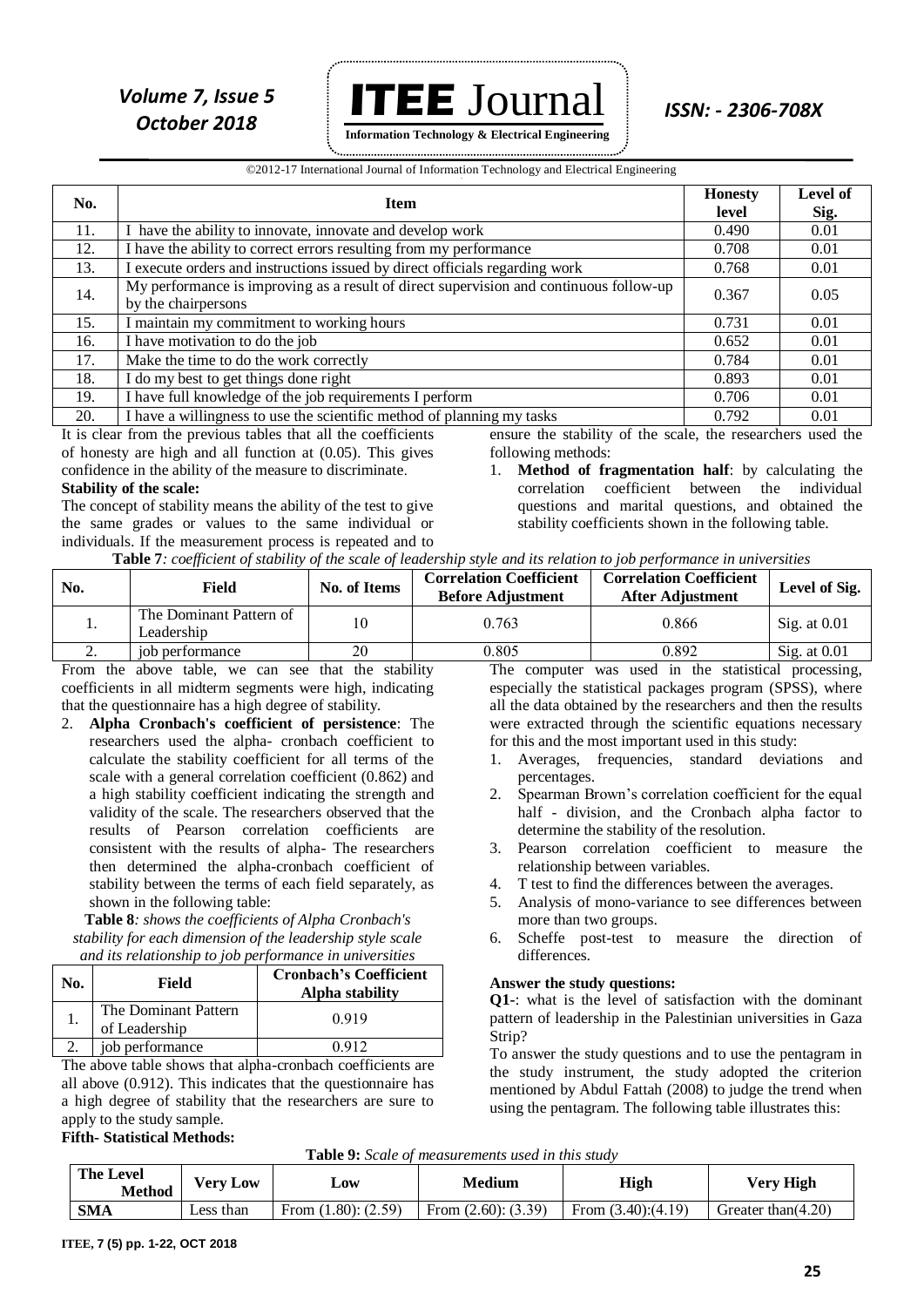

**Information Technology & Electrical Engineering**

©2012-17 International Journal of Information Technology and Electrical Engineering

| <b>The Level</b><br><b>Method</b> | Verv Low            | Low                  | <b>Medium</b>      | High               | Very High           |
|-----------------------------------|---------------------|----------------------|--------------------|--------------------|---------------------|
|                                   | (08.1)              |                      |                    |                    |                     |
| <b>Relative</b><br>Weight         | Less than<br>36.00% | From $36.00:51.90\%$ | From 52.00: 67.90% | From 68.00: 83.90% | Greater than 84.00% |

This indicates that the means of less than 1.80 indicate a very low degree in the elements of Field. The Means of (1.80: 2.59) indicate a low degree of availability of field elements, (2.60: 3.39) indicate that there is a medium degree in the elements of the Field, and the means ranging from (3.40: 4.19) indicate that there is a large degree in the

elements of the Field. More than (4.20) indicate that there is a very large degree in the elements of the Field on the scale used in the study shown in the previous table. To answer this question, the researchers resorted to

repetitions, averages, standard deviation, percentages and order. The results were as shown in the following table:

**Table 10***: Frequency, Mean, Standard Deviation, Percentages and Ranking of Responses of Sample Members in the Field of Leadership Pattern in the Leadership Style Scale and its Relation to Job Performance in Universities*

| No. | <b>Item</b>                                                                                                 | <b>Total</b><br><b>Scores</b> | Average<br>(5) | <b>Standard</b><br><b>Deviation</b> | Percentage | <b>Ranking</b> |
|-----|-------------------------------------------------------------------------------------------------------------|-------------------------------|----------------|-------------------------------------|------------|----------------|
| 1.  | The dominant pattern of leadership of the university<br>helps them to progress and progress.                | 676                           | 3.76           | 0.925                               | 75.20%     |                |
| 2.  | Managers' decisions are clear.                                                                              | 651                           | 3.62           | 0.905                               | 72.40%     | 4              |
| 3.  | Managers encourage thoughtful change.                                                                       | 621                           | 3.49           | 1.021                               | 69.80%     | 8              |
| 4.  | Direct supervisor allows staff to participate in<br>decision-making related to their work.                  | 643                           | 3.59           | 0.878                               | 71.80%     | 5              |
| 5.  | My direct supervisor works to motivate employees<br>and encourage them to change, innovate and<br>innovate. | 624                           | 3.49           | 0.974                               | 69.80%     | 9              |
| 6.  | Management provides me with the necessary<br>support to do my work and the duties required of<br>me.        | 640                           | 3.56           | 0.929                               | 71.20%     | 6              |
| 7.  | There is trust and cooperation between the direct<br>and subordinates.                                      | 654                           | 3.63           | 0.832                               | 72.60%     | 3              |
| 8.  | The direct supervisor encourages his/her<br>subordinates to express their views and suggestions.            | 636                           | 3.55           | 0.919                               | 71.00%     |                |
| 9.  | My direct supervisor shows great interest in my<br>wishes.                                                  | 607                           | 3.39           | 0.926                               | 67.80%     | 10             |
| 10. | I am encouraged by my direct supervisor to solve<br>my own business problems.                               | 676                           | 3.76           | 0.901                               | 75.20%     | $\mathfrak{D}$ |
|     | Total degree of the Dominant Pattern of Leadership field                                                    | 645.07                        | 3.5837         | 0.66569                             | 71.67%     |                |

The above table shows the results obtained in the field of the organizational structure by presenting the arithmetic averages of the fields of the field. It is noted that the averages were between 3.39 and 3.76.

Table (10) shows that all the paragraphs range from medium to high, with 9 paragraphs in this area having a high percentage between 68% and 83.90%. One paragraph scored a moderate score between 52.00% and (67.90%). The paragraph (The leadership style of the university helps them to progress and progress) and the and the paragraph (I am encouraged by direct officials to solve the problems myself) reached the highest percentage (75.20%) followed by the paragraph (There is trust and cooperation between the direct and subordinates) in the third place with a percentage 72.60%, and then the paragraph (direct officials showed great interest in my wishes) in fourth place with percentage (67.80%), and the total score for Field was 71.67% (high).

This result indicates that university staff is satisfied with the leadership style of these universities and the degree of cooperation and trust between leaders and subordinates.

This finding is in line with the results of the Bahr and Abu Swirih (2010) study with a high degree of satisfaction with the leadership style. There is also trust and cooperation between the leadership and staff at the university. The university also has a supportive leadership that encourages subordinates to express their views, make suggestions and respond to subordinate proposals. The result was a study (Jassim and Hammoud, 2011) which showed that the Dominant Pattern of Leadership was the highest.

**Q2-**: What is the level of job performance prevailing in the Palestinian universities in the Gaza Strip?

To answer this question, the researchers resorted to frequencies, averages, standard deviation, percentages and order. The results were as shown in the following table:

**Table 11***: Frequency, Mean, Standard Deviation, Percentages and Ranking of Responses of Sample Members in the Leadership Style Scale and its Relation to Job Performance in Universities*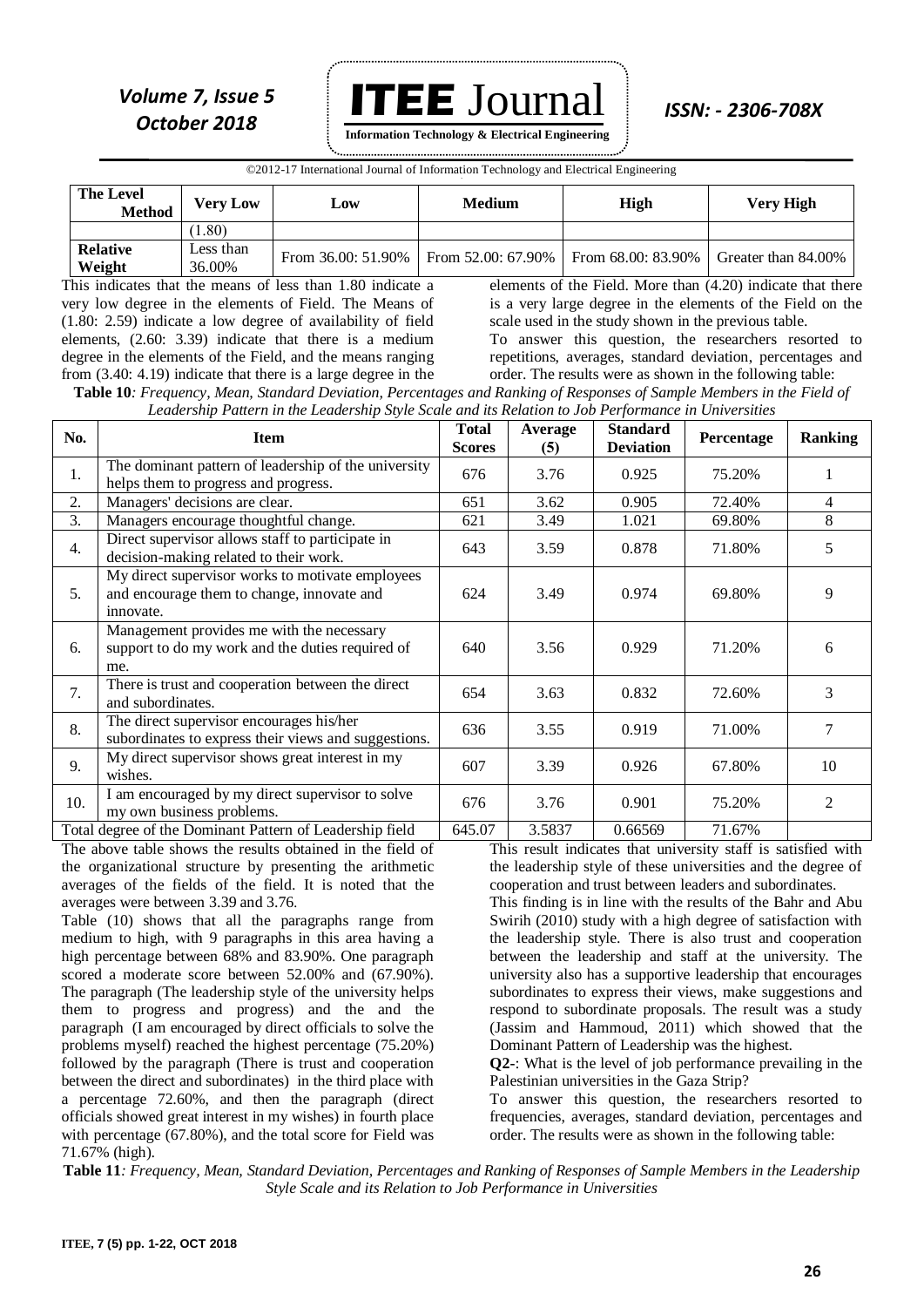

| ©2012-17 International Journal of Information Technology and Electrical Engineering |  |  |
|-------------------------------------------------------------------------------------|--|--|

| No. | <b>Item</b>                                                                                                      | <b>Total</b><br><b>Scores</b> | Average<br>(5) | <b>Standard</b><br><b>Deviation</b> | Percentage | <b>Ranking</b> |
|-----|------------------------------------------------------------------------------------------------------------------|-------------------------------|----------------|-------------------------------------|------------|----------------|
| 1.  | I am keen to achieve the general objectives of the<br>University                                                 | 783                           | 4.37           | 0.670                               | 87.40%     | $\mathbf{1}$   |
| 2.  | I can accomplish the specific work on time to<br>accomplish it                                                   | 746                           | 4.14           | 0.806                               | 82.80%     | 13             |
| 3.  | I have the ability to take responsibility for daily<br>workloads                                                 | 758                           | 4.21           | 0.747                               | 84.20%     | 11             |
| 4.  | I have the ability to afford any additional functional<br>burdens                                                | 728                           | 4.04           | 0.864                               | 80.80%     | 17             |
| 5.  | I Observe and abide by the laws and regulations of<br>the university                                             | 768                           | 4.27           | 0.767                               | 85.40%     | 6              |
| 6.  | I have the ability to adapt to working conditions                                                                | 760                           | 4.22           | 0.721                               | 84.40%     | 9              |
| 7.  | I coordinate and collaborate with others to perform<br>the work                                                  | 759                           | 4.22           | 0.807                               | 84.40%     | 10             |
| 8.  | I make sure to do the work according to plans and<br>programs                                                    | 739                           | 4.13           | 0.835                               | 82.60%     | 14             |
| 9.  | The management provides appropriate training for<br>staff to enable them to perform well                         | 634                           | 3.52           | 0.994                               | 70.40%     | 20             |
| 10. | Management's commitment to quality performance<br>helps improve performance                                      | 683                           | 3.75           | 0.873                               | 75.00%     | 19             |
| 11. | I have the ability to innovate, innovate and develop<br>work                                                     | 727                           | 4.08           | 0.712                               | 81.60%     | 15             |
| 12. | I have the ability to correct errors resulting from my<br>performance                                            | 731                           | 4.06           | 0.694                               | 81.20%     | 12             |
| 13. | I execute orders and instructions issued by direct<br>officials regarding work                                   | 780                           | 4.31           | 0.702                               | 86.20%     | $\overline{2}$ |
| 14. | My performance is improving as a result of direct<br>supervision and continuous follow-up by the<br>chairpersons | 694                           | 3.86           | 0.885                               | 77.20%     | 18             |
| 15. | I maintain my commitment to working hours                                                                        | 774                           | 4.30           | 0.825                               | 86.00%     | $\overline{3}$ |
| 16. | I have motivation to do the job                                                                                  | 757                           | 4.21           | 0.944                               | 84.20%     | 12             |
| 17. | Make the time to do the work correctly                                                                           | 771                           | 4.28           | 0.742                               | 85.60%     | 5              |
| 18. | I do my best to get things done right                                                                            | 762                           | 4.23           | 0.785                               | 84.60%     | $\overline{8}$ |
| 19. | I have full knowledge of the job requirements I<br>perform                                                       | 774                           | 4.30           | 0.747                               | 86.00%     | $\overline{4}$ |
| 20. | I have a willingness to use the scientific method of<br>planning my tasks                                        | 765                           | 4.25           | 0.700                               | 85.00%     | $\tau$         |
|     | Total degree of job performance                                                                                  | 751.02                        | 4.1265         | 0.51118                             | 82.53%     |                |

The above table shows the results obtained in the leadership pattern and its relation to job performance in the field of job performance by presenting the arithmetic averages of the fields. The averages were between (3.52 and 4.37).

We note from the previous table that all the paragraphs range from a very high and very high percentage. There are 11 paragraphs in this field that have a very high percentage higher than 84.00%. There are 9 paragraphs in this field that have a high percentage between  $68\%$  and  $83.90\%$ . The paragraph (I am keen to achieve the general goals of the university) achieved the highest percentage (87.40%) followed by the paragraph (Implement orders and instructions issued by direct officials in relation to work) ranked second with percentage (86.20%) and (83.90%), followed by the paragraph (I maintain the commitment to official working hours) in third place and in percentage (86.00%). The paragraph (management provides

appropriate training for employees to be able to perform their work well) ranked last by a percentage (70.40%), and the overall score for the field was 82.53%, which is a high score.

In the previous table we find that there is a high degree of performance for administrative staff in universities, and this result is combined with the performance indicators obtained from the exploratory study in the universities, we find a correlation between these two results. This result was agreed with the study (Bahr and Abu Swirih, 2010) which reached a high degree of performance at the Islamic University.

#### **Hypothesis Testing**

**Ho 1**: There is a statistically significant relationship between the dominant pattern of leadership in the university and the performance of its administrative staff.

To ascertain the validity of the main hypothesis, the researchers sought to find Pearson correlation coefficient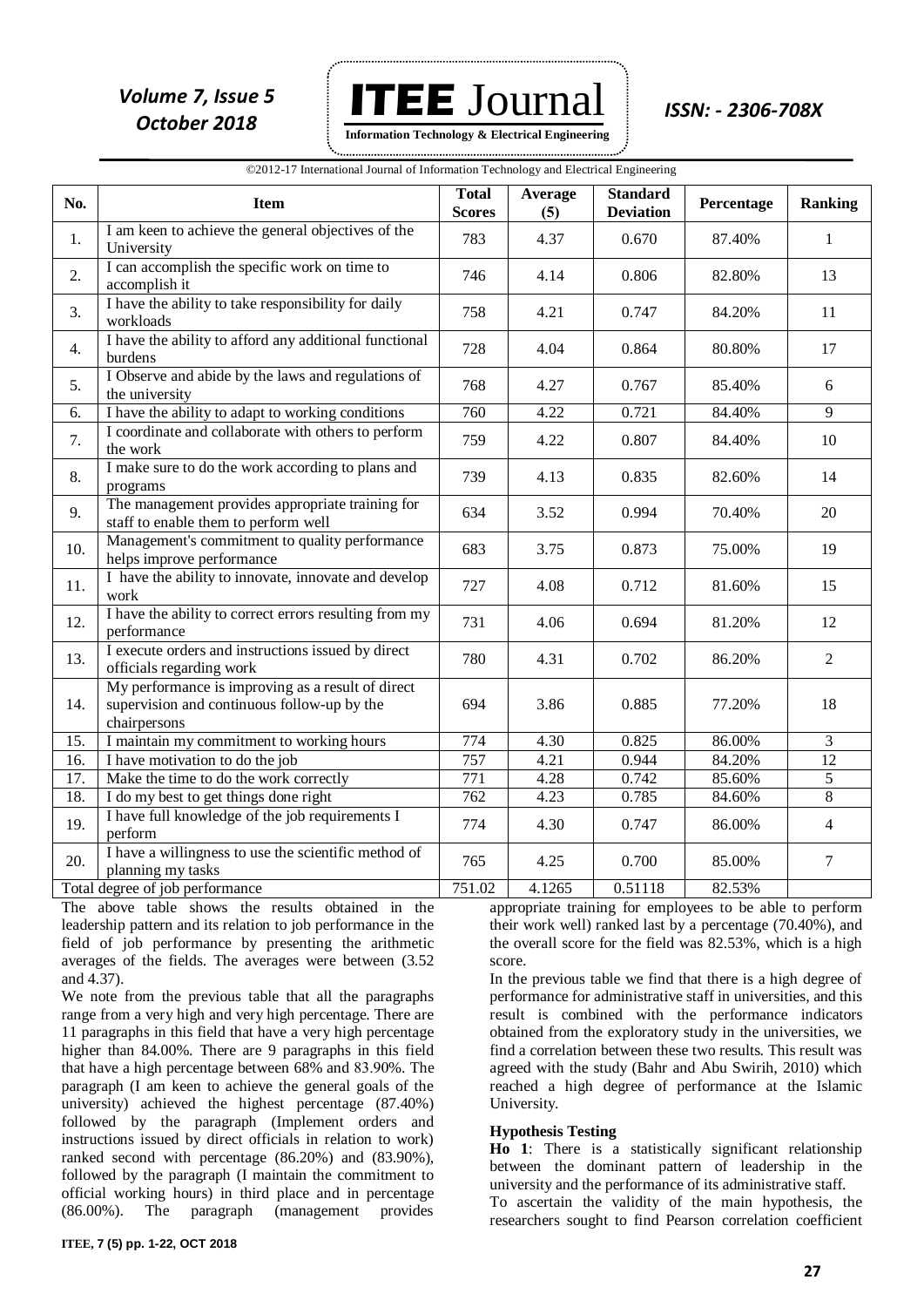

**Information Technology & Electrical Engineering**

#### ©2012-17 International Journal of Information Technology and Electrical Engineering `

between the leadership pattern and the functional Performance of Administrative Staff. The results were as shown in the following table:

**Table 12***: A correlation matrix between the dimensions of leadership style and job performance in universities*

| Field                                 | job performance      |
|---------------------------------------|----------------------|
| The Dominant Pattern of<br>Leadership | $*$ <sup>6</sup> 403 |
| .<br>.                                |                      |

\*\* Significant at (0.01)

From the previous table, there is a positive correlative relationship between the pattern of leadership and performance. This indicates the validity of the main hypothesis of the study and emphasizes the importance of the leadership style and its great impact on the job performance.

**Ho 2**: There are statistically significant differences in the dominant pattern of leadership and performance of administrative staff in universities.

**The second hypothesis is based on a set of subhypotheses:**

**Ho 2-1**: There are statistically significant differences in the dominant pattern of leadership and performance of the administrative staff in the universities due to demographic variables (gender, age, qualification).

**The first sub-hypothesis is based on a set of subhypotheses:**

1. There are statistically significant differences in the dominant pattern of leadership and performance of administrative staff in universities due to the gender variable.

To determine the validity of this hypothesis, the researchers used the T-test as shown in the following table:

**Table 13***: Mean and standard deviations and value of the domains of the leadership style scale and its relation to job performance according to the gender variable*

| Field                   | Gender | The<br><b>Number</b> | <b>Mean</b> | <b>Standard</b><br><b>Deviation</b> | "T" value | Level of Sig. |  |
|-------------------------|--------|----------------------|-------------|-------------------------------------|-----------|---------------|--|
| The Dominant Pattern of | Male   | 129                  | 3.5747      | .72871                              | $-0.289$  | 0.773         |  |
| Leadership              | Female | 51                   | 3.6065      | .47572                              |           |               |  |
| job performance         | Male   | 131                  | 4.1529      | .54032                              | 1.238     | 0.218         |  |
|                         | Female | 51                   | 4.0588      | .42470                              |           |               |  |

It is clear from the previous table that there are no statistically significant differences due to the gender variable between males and females in all fields. The calculated value of T is less than the tabular value of T.

#### **2. There are statistically significant differences in the dominant pattern of leadership and performance of**

**administrative staff in universities due to the variable age.**

To determine the validity of this hypothesis, one way anova was used as shown in the following table:

**Table 14***: The source of the variance, the sum of squares, the degrees of freedom, the mean squares, the value of "P", and the level of significance attributed to the variable of age*

|                                    |                | Sum of<br><b>Squares</b> | df  | <b>Mean</b><br><b>Square</b> | F     | Sig. |
|------------------------------------|----------------|--------------------------|-----|------------------------------|-------|------|
|                                    | Between Groups | 3.356                    |     | 1.119                        | 2.592 | .054 |
| The Dominant Pattern of Leadership | Within Groups  | 75.967                   | 176 | .432                         |       |      |
|                                    | <b>Total</b>   | 79.324                   | 179 |                              |       |      |
|                                    | Between Groups | .854                     | 2   | .285                         | 1.090 | .355 |
| job performance                    | Within Groups  | 46.443                   | 178 | .261                         |       |      |
|                                    | <b>Total</b>   | 47.296                   | 181 |                              |       |      |

It is clear from the previous table that there are no statistically significant differences in these fields due to the age variable of the respondents. The value of the calculated F is less than the value of the F, which proves the hypothesis is incorrect.

This result can be explained by the fact that workers of all ages have the same style of leadership, in all its dimensions, and are influenced by all of them.

This finding is consistent with the studies of Al-Louzi and Zahrani (2012), (Bahr and Abu Swirih, 2010) (Al-Batoush, 2007), which showed no differences between different age levels.

The results differed with Aldqas (2005) and Fill (2005), which showed differences between different age levels.

**3. There are statistically significant differences in the dominant pattern of leadership and performance of administrative staff in universities due to the variable of scientific qualification.**

To determine the validity of this hypothesis, one way anova was used as shown in the following table:

**Table 15***: Source of variance, sum of squares, degrees of freedom, mean squares, P value, and significance level*

|                                    |                       | Sum of<br><b>Squares</b> | df  | <b>Mean</b><br>Square |       | Sig. |
|------------------------------------|-----------------------|--------------------------|-----|-----------------------|-------|------|
|                                    | <b>Between Groups</b> | 2.720                    | ∠   | .360                  | 3.142 | 046  |
| The Dominant Pattern of Leadership | Within Groups         | 76.604                   | 177 | .433                  |       |      |
|                                    | <b>Total</b>          | 79.324                   | 179 |                       |       |      |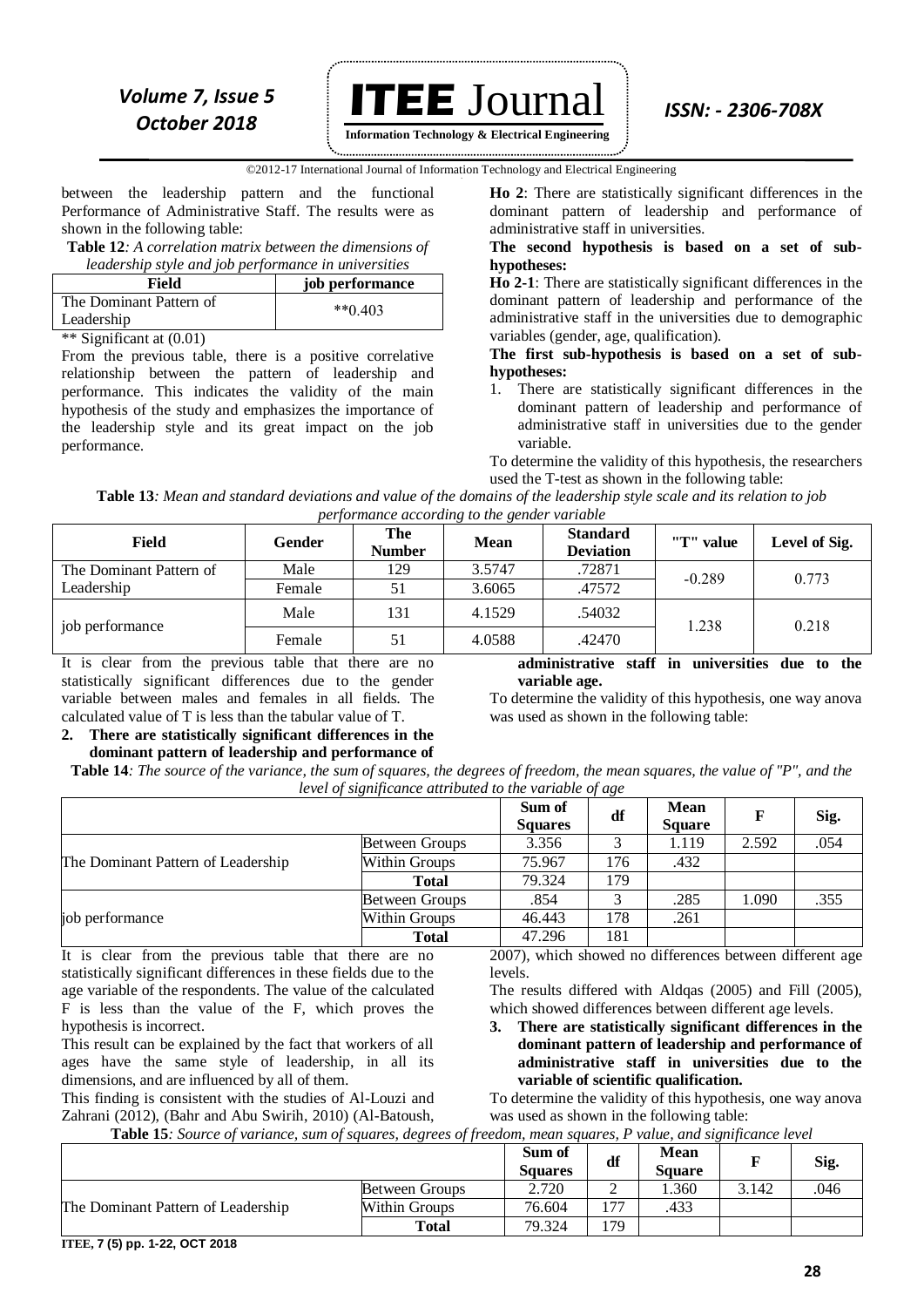## *Volume 7, Issue 5* **ITEE**  $J$ OUTNal *ISSN: - 2306-708X October 2018*

 **Information Technology & Electrical Engineering**

©2012-17 International Journal of Information Technology and Electrical Engineering

|                 | <b>Between Groups</b> | .530   | . . | .265 | .014 | .365 |
|-----------------|-----------------------|--------|-----|------|------|------|
| job performance | <b>Within Groups</b>  | 46.766 | 170 | .261 |      |      |
|                 | <b>Total</b>          | 47.296 | 181 |      |      |      |

It is clear from the previous table that there are statistically significant differences in the pattern of leadership, since the value of the calculated F is less than the value of the Ftable. This result can be explained by the fact that the workers of different scientific qualifications are looking for a good leadership style, Decision-making process, while there are no differences in performance according to scientific qualification.

To find out the direction of differences in the Dominant Pattern of Leadership, the Scheffe Test was used as in the following table:

**Table 16:** *Scheffe Test results to identify the direction and significance of differences in the Dominant Pattern of Leadership due to the variable of scientific qualification*

| Leadership and to the variable of scientific qualification |                |          |              |  |  |  |  |  |  |
|------------------------------------------------------------|----------------|----------|--------------|--|--|--|--|--|--|
| <b>Qualification</b>                                       | <b>Diploma</b> | BA       | Postgraduate |  |  |  |  |  |  |
| <b>Diploma</b>                                             |                |          |              |  |  |  |  |  |  |
| ВA                                                         | 0.094259-      |          |              |  |  |  |  |  |  |
| Postgraduate                                               | $*0.362045-$   | 0.267787 |              |  |  |  |  |  |  |

\* Significant at (0.05)

It is clear from the previous table that there are statistically significant differences at the level of (0.05) attributed to the variable of scientific qualification in the field of leadership among those with postgraduate qualifications with diploma qualifications for those with a diploma qualification. This result can be explained by those with postgraduate qualifications Are often dissatisfied with the organizational structure due to the lack of appreciation of the university in the appropriate manner and the granting of jobs commensurate with their qualifications, which is to a lesser degree in the lower educational qualifications. The table also shows no statistically significant differences between diploma holders and holders of bachelor's degrees.

**Ho 2-2: There are statistically significant differences in the dominant pattern of leadership and performance of administrative staff in universities due to the organizational variables (years of service, level of work, and Workplace).**

**The second sub-hypothesis is based on a set of subassumptions:**

**1. There are statistically significant differences in the dominant pattern of leadership and performance of administrative staff in universities due to variable years of service.**

To determine the validity of this hypothesis, one way anova was used as shown in the following table:

**Table 17***: Source of variance, sum of squares, degrees of freedom, mean squares, P value, and significance level due to variable years of service*

|                                                           | , ,            |                          |     |                                                 |       |      |
|-----------------------------------------------------------|----------------|--------------------------|-----|-------------------------------------------------|-------|------|
|                                                           |                | Sum of<br><b>Squares</b> | df  | Mean<br><b>Square</b>                           |       | Sig. |
| The Dominant Pattern of Leadership                        | Between Groups | 1.854                    |     | .618                                            | 1.404 | .243 |
|                                                           | Within Groups  | 77.469                   | 176 | .440                                            |       |      |
|                                                           | Total          | 79.324                   | 179 |                                                 |       |      |
|                                                           | Between Groups | .246                     |     | .082                                            | .310  | .818 |
| job performance                                           | Within Groups  | 47.051                   | 178 | .264                                            |       |      |
|                                                           | Total          | 47.296                   | 181 |                                                 |       |      |
| The above table shows that the calculated F value is less |                |                          |     | administrative staff in universities due to the |       |      |

The above table shows that the calculated F value is less than the F value of the table. Therefore, there are no statistically significant differences in all fields due to the variable years of service.

**variable level of employment.**

**2. There are statistically significant differences in the dominant pattern of leadership and performance of**  To determine the validity of this hypothesis, one way anova was used as shown in the following table:

**Table 18***: The source of the variance, the sum of the squares, the degrees of freedom, the mean squares, the value of "P", and the level of significance attributed to the variable of the functional level*

|                                    |                       | Sum of<br><b>Squares</b> | df  | <b>Mean</b><br><b>Square</b> |       | Sig. |
|------------------------------------|-----------------------|--------------------------|-----|------------------------------|-------|------|
| The Dominant Pattern of Leadership | <b>Between Groups</b> | .218                     |     | .109                         | .244  | .784 |
|                                    | Within Groups         | 79.106                   | 177 | .447                         |       |      |
|                                    | <b>Total</b>          | 79.324                   | 179 |                              |       |      |
| job performance                    | <b>Between Groups</b> | 1.099                    |     | .550                         | 2.130 | .122 |
|                                    | Within Groups         | 46.197                   | 179 | .258                         |       |      |
|                                    | Total                 | 47.296                   | 181 |                              |       |      |

The above table shows that the calculated F is less than the F value of the table, meaning that there are no statistically significant differences in all fields according to the functional level variable, which proves the hypothesis is incorrect.

**3. There are statistically significant differences in the dominant pattern of leadership and performance of administrative staff in universities due to the variable of the workplace.**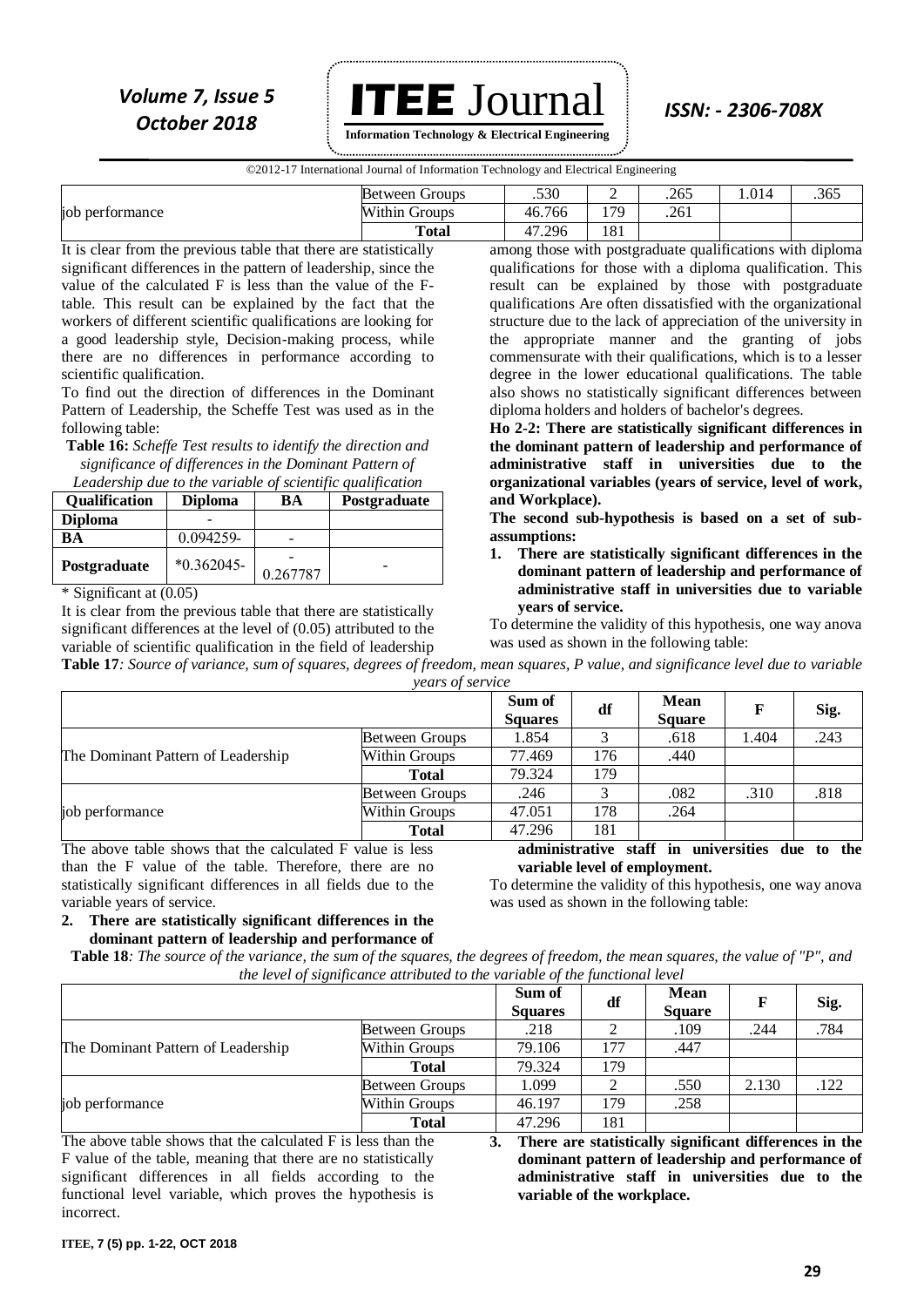

**Information Technology & Electrical Engineering**

#### ©2012-17 International Journal of Information Technology and Electrical Engineering `

To determine the validity of this hypothesis, one way anova

was used as shown in the following table:

**Table 19:** *source of variance, sum of squares, degrees of freedom, mean squares, value of "P", and level of significance attributed to the variable of the workplace*

|                                    |                       | Sum of<br><b>Squares</b> | df  | <b>Mean</b><br><b>Square</b> | F     | Sig. |
|------------------------------------|-----------------------|--------------------------|-----|------------------------------|-------|------|
| The Dominant Pattern of Leadership | <b>Between Groups</b> | 5.704                    |     | 1.901                        | 4.545 | .004 |
|                                    | Within Groups         | 73.620                   | 176 | .418                         |       |      |
|                                    | <b>Total</b>          | 79.324                   | 179 |                              |       |      |
| job performance                    | <b>Between Groups</b> | 1.578                    |     | .526                         | 2.048 | .109 |
|                                    | Within Groups         | 45.718                   | 178 | .257                         |       |      |
|                                    | <b>Total</b>          | 47.296                   | 181 |                              |       |      |

From the previous table, there are differences in the Dominant Pattern of Leadership according to the Workplace, where the value of F is calculated higher than the scale value of F, while there are no differences in the the functional Performance of Administrative Staff according to the Workplace. To find out the direction of differences in the driving pattern, the Scheffe Test was used in the following table: **Table 20***: Scheffe Test results to identify the direction and significance of differences in the Dominant Pattern of Leadership due* 

*to the workplace variable*

| Workplace                 | <b>Deanships And</b><br><b>Colleges</b> | <b>Financial</b><br><b>Services</b> | <b>Administrative</b><br>Roundabout | <b>Technical</b><br><b>Circles</b> |
|---------------------------|-----------------------------------------|-------------------------------------|-------------------------------------|------------------------------------|
| Deanships And Colleges    |                                         |                                     |                                     |                                    |
| <b>Financial Services</b> | $0.306170-$                             |                                     |                                     |                                    |
| Administrative Roundabout | 0.002674-                               | 0.303495                            | -                                   |                                    |
| <b>Technical Circles</b>  | $*0.637386-$                            | 0.331217-                           | $*0.634712-$                        |                                    |

 $*\overline{\text{Significant}}$  at (0.05)

It is clear from the previous table that there are statistically significant differences at the level (0.05) due to the variable of the workplace in the field of "leadership style" among workers in technical departments and workers in deanships and colleges in favor of workers in deanships and colleges, and there are differences between workers in technical departments and employees in administrative departments For the employees of the administrative departments, this result can be explained by the fact that professional rotors, who are often command-driven mode of execution without consulting and participation, reflect the staff in deanships, colleges and administrative departments where the

Dominant Pattern of Leadership is best with staff These baptisms, colleges and administrative departments, as seen from the table the absence of statistically significant differences between the workers in other work places at the university.

#### **Ho 2-3: There are statistically significant differences in the dominant pattern of leadership and performance of administrative staff in universities between Al-Azhar and Islamic universities.**

To determine the validity of this hypothesis, the researchers used the T-test as shown in the following table:

**Table 21***: Standard Meanings, Deviations and Value of the Fields of the Leadership Style Scale and its Relationship to The functional Performance of Administrative Staff by Gender Variable*

| Field                   | <b>The University</b> | The           | <b>Mean</b> | <b>Standard</b>  | "        | Level of |
|-------------------------|-----------------------|---------------|-------------|------------------|----------|----------|
|                         |                       | <b>Number</b> |             | <b>Deviation</b> | value    | Sig.     |
| The Dominant Pattern of | Islamic University    | 109           | 3.6760      | .59767           | $-2.334$ | 0.021    |
| Leadership              | Al-Azhar University   |               | 3.4419      | .74055           |          |          |
| job performance         | Islamic University    | 111           | 4.1642      | .48876           | 1.218    | 0.225    |
|                         | Al-Azhar University   |               | 4.0675      | .54267           |          |          |

It is clear from the previous table that there are differences in the pattern of leadership of statistical significance attributed to the university variable for the Islamic University, while there are no differences in job performance between the University of Al-Azhar and the Islamic University.

#### **12. RESULTS**

Results obtained using the study tool, through a survey of (221) administrative staff at Al-Azhar University and the Islamic University, after unloading the data and conducting the various statistical treatments, according to the study

hypotheses and their variables, to measure the dominant pattern of leadership and its relation to job performance in the Palestinian universities. Gaza Strip, and then address some of the recommendations that would contribute to enhance the dominant pattern of leadership and improve performance in Palestinian universities in the Gaza Strip. The following results were achieved:

The results showed that there is a high degree of satisfaction with the dominant pattern of leadership in the Palestinian universities in the Gaza Strip from the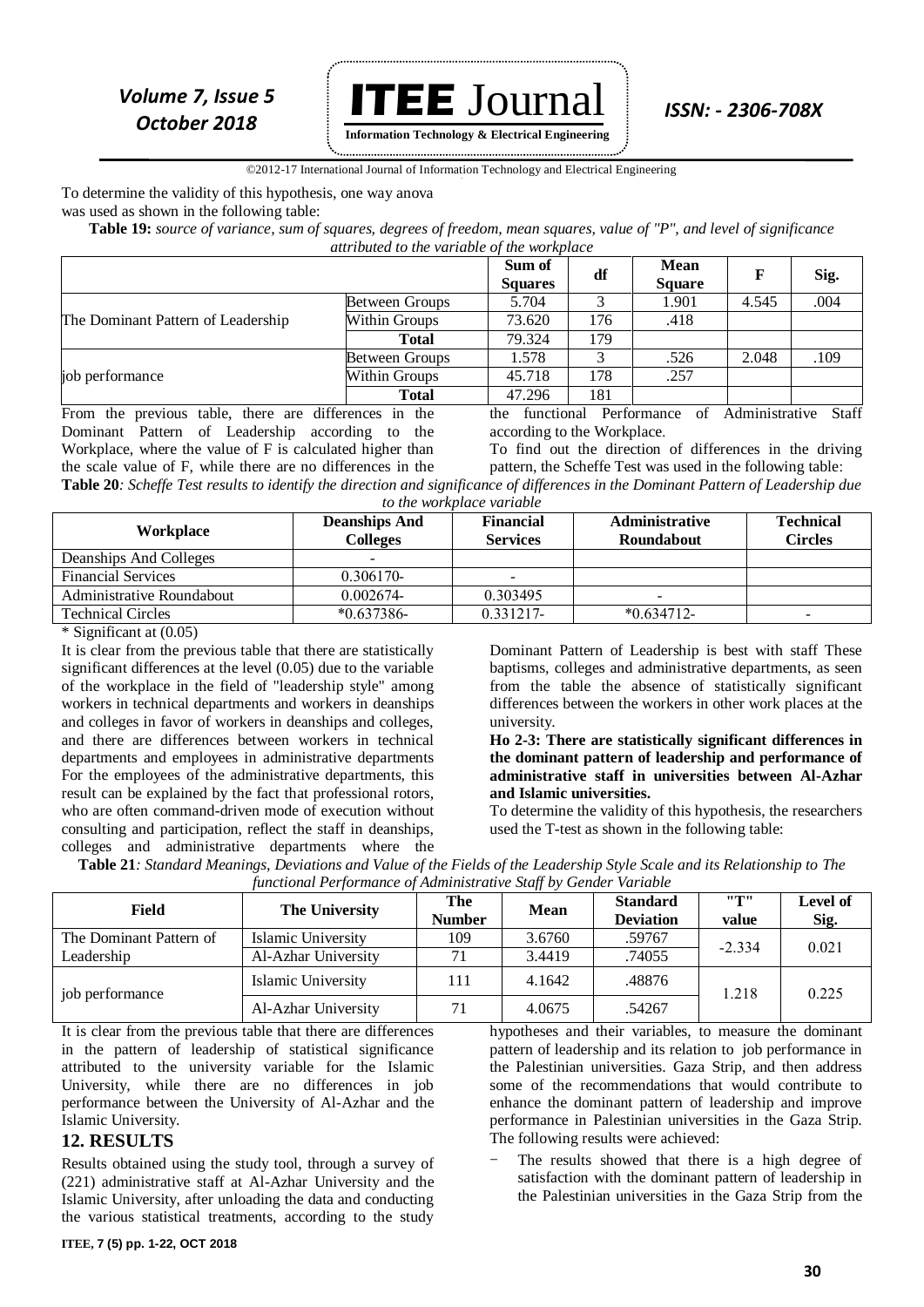

©2012-17 International Journal of Information Technology and Electrical Engineering `

point of view of the administrative staff, where the percentage reached (71.67%).

- The results showed that there was a high level of performance from the point of view of administrative staff, with a percentage of (82.53%).
- The results showed that there is a direct correlation between the leadership pattern and the the functional Performance of Administrative Staff.
- The results showed that there were no differences between the sample according to the gender variable in their perception of the dominant pattern of leadership and job performance.
- The results indicated that there were no differences in the employees' perception of the Dominant Pattern of Leadership and performance according to the age variable.
- The results showed that there were statistically significant differences in the perception of the elements of the organizational climate according to the scientific qualification variable in the Dominant Pattern of Leadership, while there were no differences in performance.
- The results showed that the differences in the Dominant Pattern of Leadership according to the scientific qualification were in favor of the diploma holders compared to the other practical qualifications.
- The results indicated that there are no differences in the employees' perception of the Dominant Pattern of Leadership and performance according to the variable years of service.
- The results indicate that there are no differences in the employees' perception of the dominant pattern of leadership and job performance according to the level of career variable (manager, head of department, administrative officer).
- The results showed that there were differences in the perception of the employees of the Dominant Pattern of Leadership according to the variable of the workplace, where there were differences in favor of the workers in the deanships and colleges compared with the workers in the technical departments. While there were no differences in job performance according to the workplace variable
- The results indicate that there are differences in the perception of the employees of the Dominant Pattern of Leadership according to the university in which they work in favor of the Islamic University.
- The results showed that there were no differences in performance between the Islamic University and Al-Azhar University.

### **13. RECOMMENDATIONS**

The interest of the Palestinian university administrations in improving the dominant pattern of leadership should be increased.

- Provide universities with the opportunity to participate in decision-making.
- University administrations continue to pay attention to and continuously improve the performance of their employees.
- To enhance the periodic evaluation of job performance and to inform employees and express their opinion.
- Solve employee problems and give them the opportunity to contribute to solving their own problems.
- Use the staff rotation method periodically.
- Strengthening the democratic the dominant pattern of leadership and empowering university staff.

### **REFERENCES**

- [1]Abdul Fattah, Ezz (2008). Introduction to descriptive and indicative statistics using SPSS, Algorithm Scientific Library, Egypt.
- [2]Abdulla, A., Aziz, A., Al Shobaki, M., & Abu Naser, S. S. (2017). The Reality of Integrating the Dimensions of Computerized Health Information Systems in Dar Al-Shifa Medical Complex. International Journal of Engineering and Information Systems (IJEAIS), 1(9), 80-104.
- [3]Abu Al-Nasr, Medhat (2009). Future Leaders, Cairo, Arab Publishing Group, First Edition, Cairo.
- [4]Abu Amuna, Y. M., Al Shobaki, M. J., & Abu Naser, S. S. (2017). The Role of Knowledge-Based Computerized Management Information Systems in the Administrative Decision-Making Process. International Journal of Information Technology and Electrical Engineering, 6(2), 1-9.
- [5]Abu Naser, S. S., & Al Shobaki, M. J. (2017). Organizational Excellence and the Extent of Its Clarity in the Palestinian Universities from the Perspective of Academic Staff. International Journal of Information Technology and Electrical Engineering, 6(2), 47-59.
- [6]Al hila, A. A., Al Shobaki, M. J., Abu Naser, S. S., & Abu Amuna, Y. M. (2017). Proposed Model for Learning Organization as an Entry to Organizational Excellence from the Standpoint of Teaching Staff in Palestinian Higher Educational Institutions in Gaza Strip. International Journal of Education and Learning, 6(1), 39-66.
- [7]Al Shobaki, M. J., & Abu Naser, S. S. (2017). The Role of the Practice of Excellence Strategies in Education to Achieve Sustainable Competitive Advantage to Institutions of Higher Education-Faculty of Engineering and Information Technology at Al-Azhar University in Gaza a Model. International Journal of Digital Publication Technology, 1(2), 135-157.
- [8]El Talla, Suliman A. (2014). The Reality of Organizational Climate at the Administrative Staff at Al-Azhar University. Al azhar university Gaza journal for humanity sciences, 16 (2), 13-344
- [9]Salama, A. A., Al Shobaki, M., Abu-Naser, S. S., AlFerjany, A. A. M., & Amuna, Y. M. A. (2017). The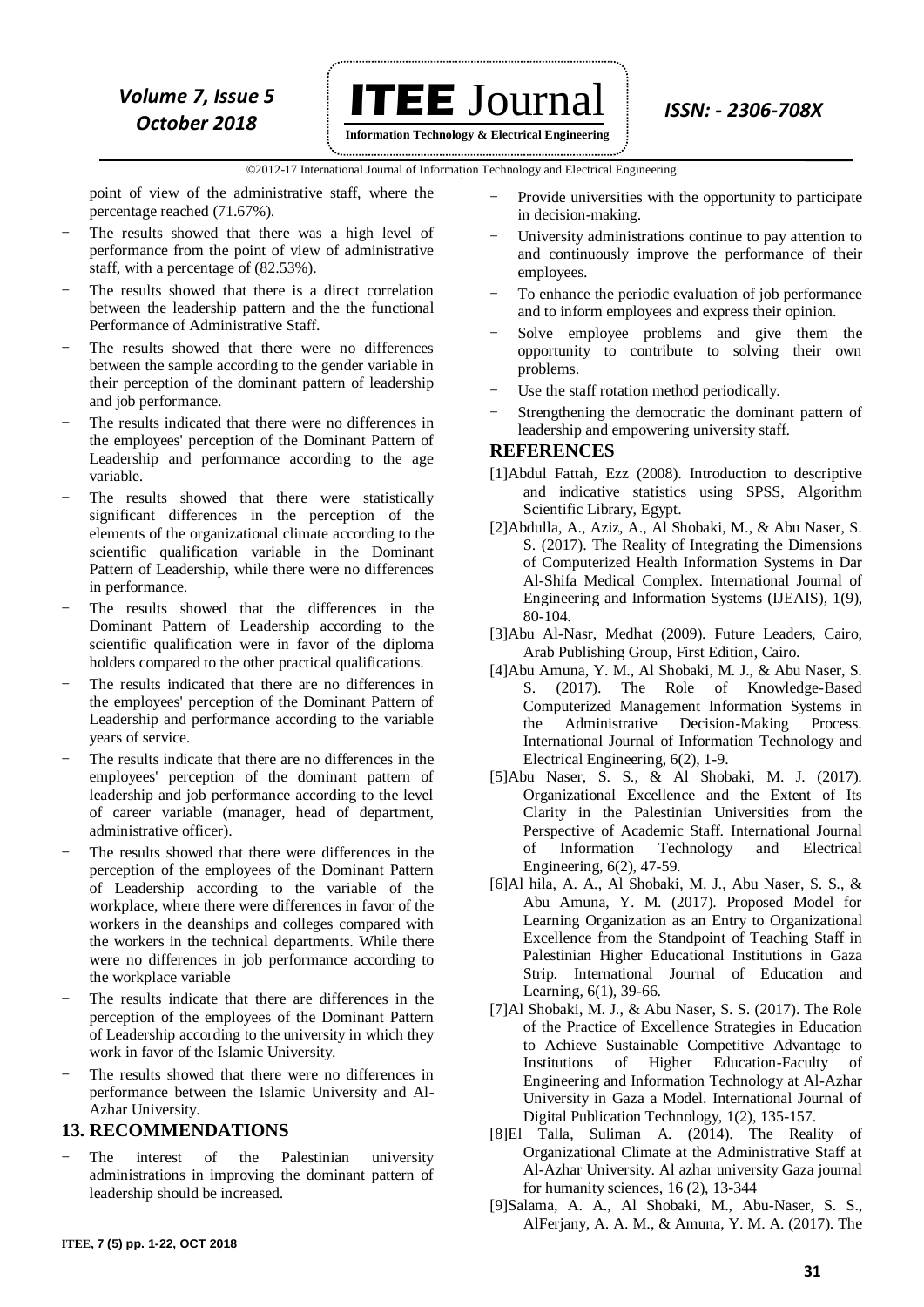*Volume 7, Issue 5* **ITEE**  $J$ OUTNal *ISSN: - 2306-708X* 

 **Information Technology & Electrical Engineering**

©2012-17 International Journal of Information Technology and Electrical Engineering `

Relationship between Performance Standards and Achieving the Objectives of Supervision at the Islamic University in Gaza. International Journal of Engineering and Information Systems (IJEAIS), 1(10), 89-101.

- [10]Abu Sultan, Yousef S., Al Shobaki, Mazen J., Abu-Naser, Samy S., and El Talla, Suliman A. (2018). The Style of Leadership and Its Role in Determining the Pattern of Administrative Communication in Universities- Islamic University of Gaza as a Model. International Journal of Academic Management Science Research (IJAMSR), 2 (6), 26-42
- [11]Ahmed, Adel A., Abu-Naser, Samy S., El Talla, Suliman A. and Al Shobaki, Mazen J. (2018). The Impact of Information Technology Used on the Nature of Administrators Work at Al-Azhar University in Gaza. International Journal of Academic Information Systems Research (IJAISR), 2 (6), 1-20
- [12]Abu Amuna, Y. M., Al Shobaki, M. J., Abu Naser, S. S., & El Talla, S. A. (2017). The Reality of Electronic Human Resources Management in Palestinian Universities-Gaza Strip. International Journal of Engineering and Information Systems (IJEAIS), 1(3), 37-57.
- [13]Abu Naser, S. S., Al Shobaki, M. J., Abu Amuna, Y. M., & Al Hila, A. A. (2017). Trends of Palestinian Higher Educational Institutions in Gaza Strip as Learning Organizations. International Journal of Digital Publication Technology, 1(1), 1-42.
- [14]Al Hila, A. A., Al Shobaki, M. J., Amuna, Y. M. A., & Abu-Naser, S. S. (2017). Organizational Excellence in Palestinian Universities of Gaza Strip. International Journal of Information Technology and Electrical Engineering, 6(4), 20-30.
- [15]Al Shobaki, M. J., & Abu Naser, S. S. (2016). The Dimensions of Organizational Excellence in the Palestinian Higher Education Institutions from the Perspective of the Students. GLOBAL JOURNAL OF MULTIDISCIPLINARY STUDIES, 5(11), 66-100.
- [16]El Talla, Suliman A. (2015). The Reality of the Burnout among Gaza Electricity Distribution Company Workers. Al Azhar University - Gaza journal for humanity sciences, 17 (2), 181-214
- [17]Al-Ajami, Mohamed Hassanein (2010). Administrative Leadership and Human Development, 2, Dar Al Masirah for Publishing and Distribution, Amman.
- [18]Al-Batoush, Mousa Hussein (2007). The Impact of the Organizational Climate on the Performance of Employees in Jordan Free Zones Corporation, Unpublished Master Thesis, Al-Bayt University, Jordan.
- [19]Abu Amuna, Y., Al Shobaki, M., Abu Naser, S., & Badwan, J. (2017). Understanding Critical Variables for Customer Relationship Management in Higher Education Institution from Employee Perspective. International Journal of Information Technology and Electrical Engineering, 6(1), 10-16.
- [20]Abu Naser, S. S., Al Shobaki, M. J., Amuna, Y. M. A., & El Talla, S. A. (2017). The Reality of Electronic Human Resources Management in Palestinian Universities from the Perspective of the Staff in IT Centers. International Journal of Engineering and Information Systems (IJEAIS), 1(2), 74-96.
- [21]Al Hila, A., Al Shobaki, M. (2017). The Role of Servant Leadership in Achieving Excellence Performance in Technical Colleges-Provinces of Gaza Strip. International Journal of Management Research and Business Strategy, IJMRBS, 6 (1), 69-91
- [22]Al Shobaki M.J. (2017). The impact of the administrative dimensions of the decision support systems in the re-engineering of the Palestinian universities in Gaza Strip from the standpoint of employees. The Arab Journal For Quality Assurance In Higher Education, 10
- [23]El Talla, S. A., Al Shobaki, M. J., Abu-Naser, S. S., & Amuna, Y. M. A. (2018). The Nature of the Organizational Structure in the Palestinian Governmental Universities-Al-Aqsa University as a Model. International Journal of Academic Multidisciplinary Research (IJAMR), 2(5), 15-31.
- [24]Aldqas, Mohamed Abdel Mawla (2005). Employee Attitudes towards the Organizational Climate at the Jordanian Company for Drug Production, Field Study, Master Thesis, Mutah University, Jordan.
- [25]Al-Emian, Mahmoud Salman (2005). Organizational Behavior in Business Organizations, Second Edition, Dar Wael Publishing, Amman, Jordan.
- [26]AlFerjany, A. A. M., Salama, A. A., Amuna, Y. M. A., Al Shobaki, M. J., & Abu-Naser, S. S. (2018). The Relationship between Correcting Deviations in Measuring Performance and Achieving the Objectives of Control-The Islamic University as a Model. International Journal of Engineering and Information Systems (IJEAIS), 2(1), 74-89.
- [27]Abu Naser, S. S., Al Shobaki, M., & Ammar, T. M. (2017). Impact of Communication and Information on the Internal Control Environment in Palestinian Universities. International Journal of Hybrid Information Technology, 10(11), 41-60.
- [28]Al Shobaki, M. J., & Abu Naser, S. S. (2016). The reality of modern methods applied in process of performance assessments of employees in the municipalities in Gaza Strip. International Journal of Advanced Scientific Research, 1(7), 14-23.
- [29]El Talla, Suliman A. (2017). Organizational Variables and Its Relationship with Job Performance at Gaza Strip Universities From the perspective of Administrative Staff. Journal of The University of Palestine for Research and studies, 7 (1), 65-94
- [30]Al-Louzi, Moussa, and Zahrani Omar Attieh (2012). Factors Affecting the The functional Performance of Administrative Staff of Employees in the Emirate of Baha and its Provinces in Saudi Arabia, Analytical Study, Journal of Studies: Administrative Sciences, Vol 39, No.1.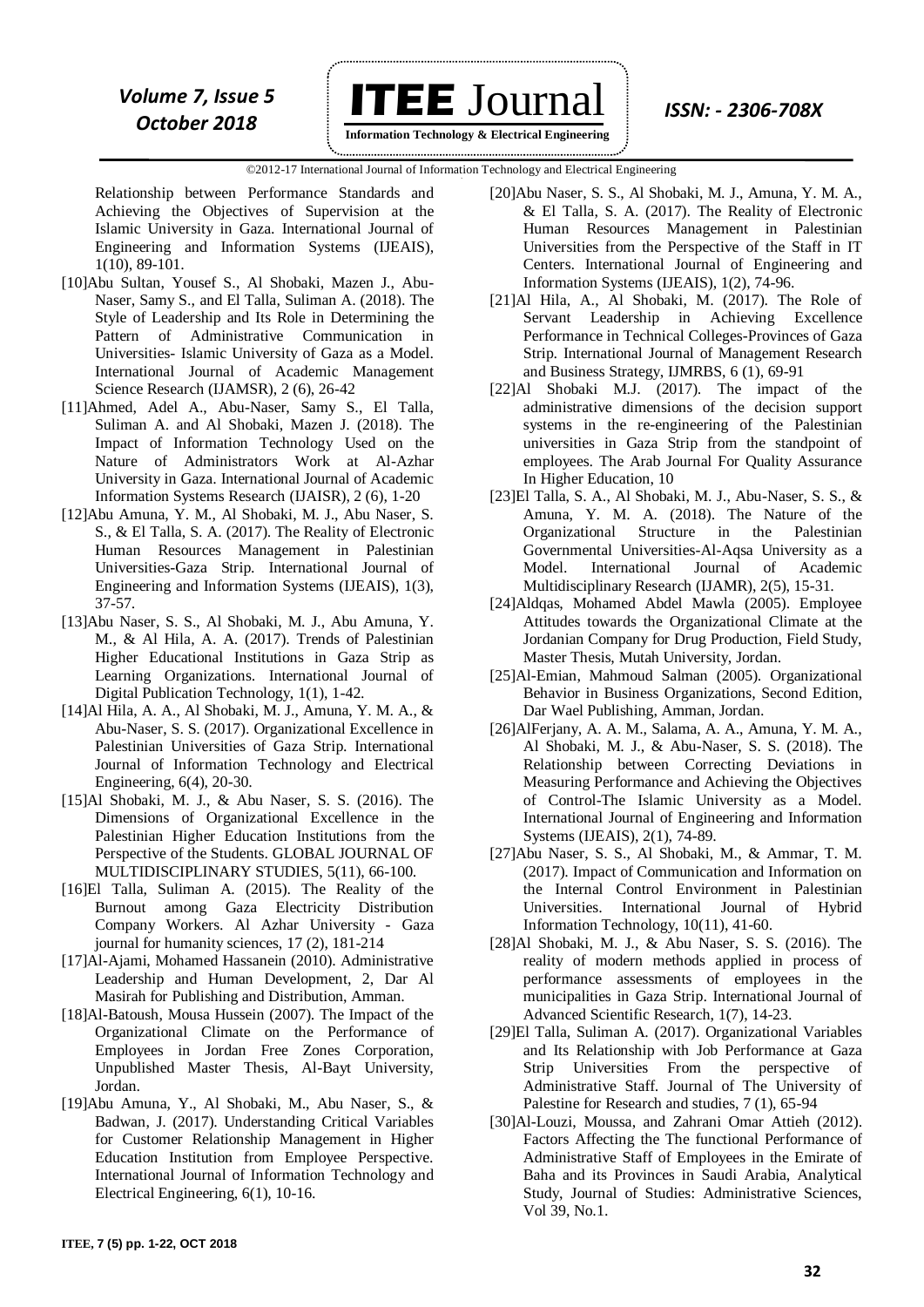

 **Information Technology & Electrical Engineering**

©2012-17 International Journal of Information Technology and Electrical Engineering `

- [31]Al-Madi, Musaed (1995). Obstacles of Administrative Communication: Implications for Job Performance: An Analytical Study Applied to the Central and Executive Management Levels in the Emirate of Riyadh, Master Thesis, Naif Academy for Security Sciences, Riyadh.
- [32]Al Shobaki, M. J., Abu Naser, S. S., & Ammar, T. M. (2017). The Degree of Administrative Transparency in the Palestinian Higher Educational Institutions. International Journal of Engineering and Information Systems (IJEAIS), 1(2), 15-32.
- [33]El Talla, S. A., Al Shobaki, M. J., Abu-Naser, S. S., & Amuna, Y. M. A. (2018). Organizational Structure and its Relation to the Prevailing Pattern of Communication in Palestinian Universities. International Journal of Engineering and Information Systems (IJEAIS), 2(5), 22-43.
- [34]Almasri, A., El Talla, S. A., Abu-Naser, S. S., & Al Shobaki, M. J. (2018). The Organizational Structure and its Role in Applying the Information Technology Used In the Palestinian Universities-Comparative Study between Al-Azhar and the Islamic Universities. International Journal of Academic and Applied Research (IJAAR), 2(6), 1-22.
- [35]Al-Mousa, Fahd Khalid (1995). Organizational Structure in Activating Organizations, King Saud University, Riyadh.
- [36]Al Shobaki, Mazen J. (2016). The Impact of the Use of Decision Support Systems in the Re-Engineering in the Palestinian Universities in Gaza Strip. Fifth International Conference Centre London, 18 to 20 April 2016- Conference on contemporary trends in education institutions (reform of the development ..) Jordan- Petra University, BOUHOUTH MAGAZINE, Research Centre for Studies and Social Consultations – London, Issue 11, Pages 376-403.
- [37]AL-Mufidi, Hassan bin Mohammed and Al Naji, Mohammed (1990). "Leadership Methods for Deans of Faculties at King Faisal University in the Eastern Region", Union of Universities Journal, Issue 29.
- [38]Al-Nahass, Ayman and Hilal, Mohsin (2009). Principles of Management, First Edition, Al-Wafa Legal Library, Alexandria.
- [39]Al Shobaki, M. J., Abu Naser, S. S., & Kassab, M. K. I. (2017). The Reality of the Application of Electronic Document Management System in Governmental Institutions-an Empirical Study on the Palestinian Pension Agency. International Journal of Engineering and Information Systems, 1(2), 1-14.
- [40]Al-Sakran, Nasser (2004). "The Organizational Climate and its Relation to Job Performance: A Survey Study on the Special Security Forces Sector Officers in Riyadh City" Master Thesis, Naif Arab University for Security Sciences, Riyadh, Saudi Arabia.
- [41]Al Shobaki, M., Abu-Naser, S. S., El Talla, S. A., & Amuna, Y. M. A. (2018). Performance Reality of Administrative Staff in Palestinian Universities.
- [42]Al-Shaikh, Khalid bin Abdulrahman (2001), organizational variables and their relation to the performance of security personnel, unpublished master thesis, Naif Academy for Security Sciences, Riyadh, Saudi Arabia.
- [43]Al-Shanti, Mahmoud Abdel Rahman (2006). The Impact of the Organizational Climate on Human Resources Performance, Field Study on the Ministries of the Palestinian National Authority, Gaza Strip, Master Thesis, Islamic University, Gaza Palestine.
- [44]Al Shobaki, M. J., Abu-Naser, S. S., Salama, A. A., AlFerjany, A. A. M., & Amuna, Y. M. A. (2018). The Role of Measuring and Evaluating Performance in Achieving Control Objectives-Case Study of" Islamic University". International Journal of Engineering and Information Systems (IJEAIS), 2(1), 106-118.
- [45]Al-Sheikh, Sulaiman Al-Khudari and Salama, Mohammed Ahmed (1982), Professional Teachers in Qatar, Gulf and Arabian Peninsula Studies, p3, eighth year.
- [46]Al-Shibani, Omar (1992) Studies in Educational Administration and Educational Planning, Tripoli, National Commission for Scientific Research.
- [47]Al-Wathani, Mohamed Mahmoud (1999). The Effect of Incentives on Effective Performance and Job Satisfaction in the Security Services, Unpublished Master Thesis, Naif Academy for Security Sciences, Riyadh, Saudi Arabia.
- [48]Al Shobaki, M. J., Abu Naser, S. S., Abu Amuna, Y. M., & El Talla, S. A. (2017). Impact of Electronic Human Resources Management on the Development of Electronic Educational Services in the Universities. International Journal of Engineering and Information Systems, 1(1), 1-19.
- [49]Ammar, T. M., Al Shobaki, M. J., & Abu Naser, S. S. (2017). The Efficiency Extent of the Internal Control Environment in the Palestinian Higher Educational Institutions in Gaza Strip. International Journal of Digital Publication Technology, 1(2), 107-126.
- [50]Badwan, J. J., Al Shobaki, M. J., Abu Naser, S. S., & Abu Amuna, Y. M. (2017). Adopting Technology for Customer Relationship Management in Higher Educational Institutions. International Journal of Engineering and Information Systems (IJEAIS), 1(1), 20-28.
- [51]Al Shobaki, M. J., Abu-Naser, S. S., Amuna, Y. M. A., & El Talla, S. A. (2018). Support Extent Provided by Universities Senior Management in Assisting the Transition to e-Management. International Journal of Academic Management Science Research (IJAMSR), 2(5), 1-26.
- [52]Bahr, Yousef and Abu Swirih, Ayman (2010). The Impact of Organizational Climate on the Performance of Administrative Personnel in the Islamic University of Gaza, Palestine.